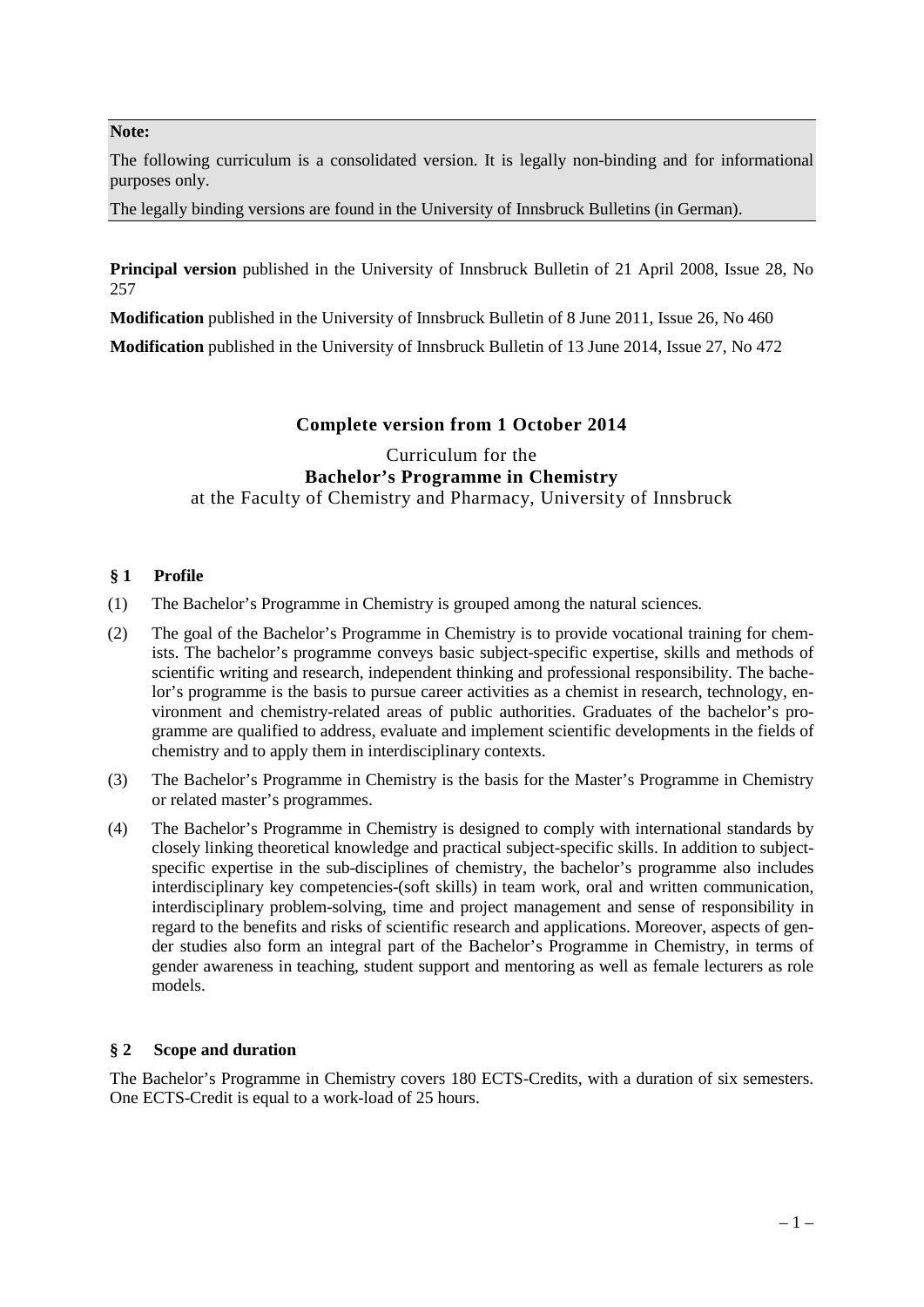## **§ 3 Courses and numbers of participants**

- (1) **Lecture (VO** *'Vorlesung'***):** Lectures serve to introduce methods of the subject and to convey concepts, an overview of the subject, specialist knowledge and current developments in the respective subject areas. Maximum number of participants: 120
- (2) **Practical training course (PR** *'Praktikum'***):** Practical training courses are courses using continuous assessment focusing on the autonomous experimental work of students in selected practical methods and problem areas under the guidance of responsible supervisors. The students' independent experimental work may also be done in groups, in which case, a practical training course also imparts interdisciplinary skills in team work. The results of experimental works are gathered in a laboratory report. This serves to ensure standardized scientific documentation of data and results and the learning of interdisciplinary documentation and presentation techniques. Maximum number of participants: 10
- (3) **Introductory seminar (PS** *'Proseminar'***):** Introductory seminars are courses using continuous assessment, accompanying a lecture. Introductory seminars convey advanced subject-specific methods based on relevant and current examples, with independent participation of students. Maximum number of participants: 120
- (4) **Seminar (SE** *'Seminar'***):** Seminars are courses using continuous assessment in which students elaborate and present their own content in a subject-oriented way. Seminars help students to present a topic scientifically, encourage the discussion of specific topics and critical reflection on the current state of knowledge while they also promote communication skills, presentation techniques and project management. The assessment of seminar work by the responsible course lecturer takes into consideration the value to the subject and its methodology of the results presented, as well as the quality of the presentation and subject-specific discussion. Maximum number of participants: 120

### **§ 4 Allocation of places in courses with a limited number of participants**

- (1) The process of choosing students is based on the following priorities:
	- 1. Students of the study programme for whom the course is compulsory and who could not attend the course due to a previous selection procedure.
	- 2. Students of the study programme for whom the course is compulsory.
	- 3. Students of other study programmes.
	- 4. If the criteria in Z 1 to Z 3 do not suffice, the available places are drawn by random.
- (2) In addition, parallel courses are to be held, if necessary during the vacation period.

### **§ 5 Compulsory modules**

The following compulsory modules, amounting to 180 ECTS-Credits, are to be taken:

|    | <b>Module: Mathematics / Physics A</b>                                                                                                                                                                                                                                                                                       | h                           | ECTS-<br><b>Credits</b> |
|----|------------------------------------------------------------------------------------------------------------------------------------------------------------------------------------------------------------------------------------------------------------------------------------------------------------------------------|-----------------------------|-------------------------|
| a. | VO Mathematics for Chemists I:<br>Elemental functions, complex numbers, vector mathematics, matrices and<br>linear illustrations, differential and integral calculus.                                                                                                                                                        | $\mathcal{D}_{\mathcal{L}}$ | 2.5                     |
| b. | <b>VO Physics for Chemists I:</b><br>Force and moment of force, kinematics, dynamics of a mass point, work,<br>energy, dynamics of mass point systems, dynamics of inelastic bodies,<br>mechanics of deformable media, mechanical vibrations and waves, molec-<br>ular physics, hydrostatics, hydrodynamics, thermodynamics. |                             |                         |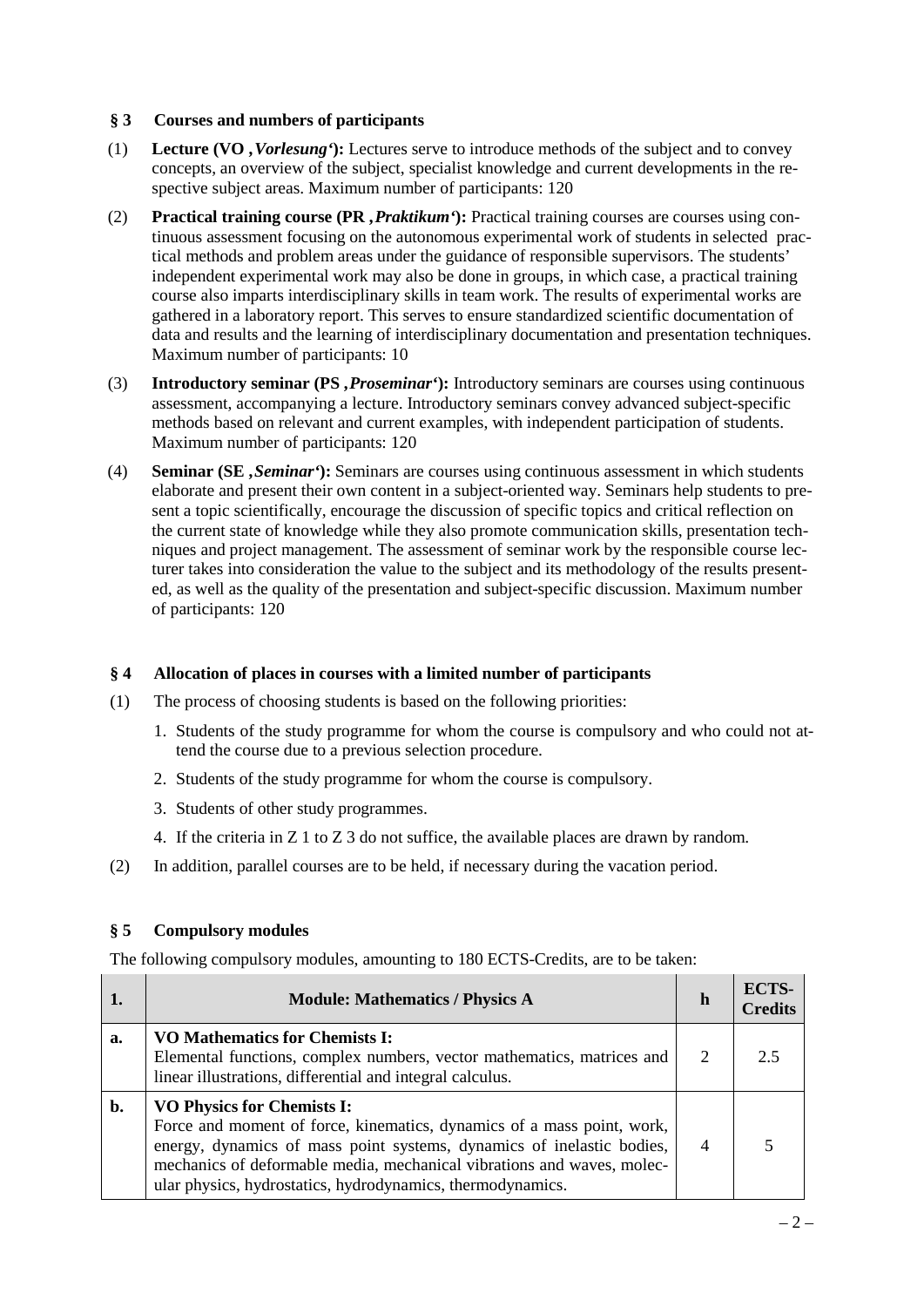| <b>Total</b>                                                                                                                                                                                                                                                                        | n |  |
|-------------------------------------------------------------------------------------------------------------------------------------------------------------------------------------------------------------------------------------------------------------------------------------|---|--|
| <b>Objective:</b><br>Students understand advanced mathematics and are capable of applying the acquired mathe-<br>matical methods on physical and chemical problems. Students master the basic concepts of<br>physics and understand the principles of the physical way of thinking. |   |  |
| <b>Prerequisites:</b> none                                                                                                                                                                                                                                                          |   |  |

| 2.             | <b>Module: General Chemistry A</b>                                                                                                                                                                                                                                                                                                                                                                                                                                                                                                                                      | h | ECTS-<br><b>Credits</b> |
|----------------|-------------------------------------------------------------------------------------------------------------------------------------------------------------------------------------------------------------------------------------------------------------------------------------------------------------------------------------------------------------------------------------------------------------------------------------------------------------------------------------------------------------------------------------------------------------------------|---|-------------------------|
| a.             | <b>VO Experimental Lecture General Chemistry:</b><br>Atomic theory, chemical formulas and equations, energy conversion in<br>chemical reactions, electronic structure and properties of atoms, ionic and<br>covalent bonding, molecular structure, molecular orbitals, basics of chemi-<br>cal thermodynamics, gases, liquids, solids, solutions, reactions in aqueous<br>solution, chemical kinetics, chemical equilibrium, acids and bases, acid-<br>base equilibria, solubility, product and complex formation equilibria, elec-<br>trochemistry, nuclear chemistry. | 5 | 6                       |
| $\mathbf{b}$ . | <b>VO Chemistry in Aqueous Solution:</b><br>Theoretical preparation of the laboratory course chemistry in aqueous so-<br>lution: reactions of salts and metals with water, acids, bases and molten<br>salts; group and identification reactions of ions; parallel chemical equilib-<br>ria; ions in water: source and removal; important inorganic reactions in<br>aqueous solution in nature and industry.                                                                                                                                                             | 1 | 15                      |
|                | <b>Total</b>                                                                                                                                                                                                                                                                                                                                                                                                                                                                                                                                                            | 6 | 7.5                     |
|                | Objective:<br>Students understand the basic concepts of general chemistry.                                                                                                                                                                                                                                                                                                                                                                                                                                                                                              |   |                         |
|                | <b>Prerequisites:</b> none                                                                                                                                                                                                                                                                                                                                                                                                                                                                                                                                              |   |                         |

| 3.             | <b>Module: General Chemistry B</b>                                                                                                                                                                                                                                                                                                                                                                                                                                                                                                    | h              | ECTS-<br><b>Credits</b> |
|----------------|---------------------------------------------------------------------------------------------------------------------------------------------------------------------------------------------------------------------------------------------------------------------------------------------------------------------------------------------------------------------------------------------------------------------------------------------------------------------------------------------------------------------------------------|----------------|-------------------------|
| a.             | <b>VO Laboratory Safety:</b><br>Rules of conduct for working in a chemical laboratory, safety and hazard-<br>ous material labelling, precarious experimental work, personal safety<br>equipment, hazardous materials, fire prevention, first aid.                                                                                                                                                                                                                                                                                     | 1              | 15                      |
| $\mathbf{b}$ . | <b>VO Chemical Calculations:</b><br>Significant digit, empirical formula, mole, percentage of compounds, de-<br>duction of chemical formula, chemical equation, balancing redox equa-<br>tions, limiting reactants, yield of chemical reactions, concentration of solu-<br>tions, stochiometric treatment of two and three component mixtures, gas<br>equilibria, pH-calculations, weak acids and bases, di and tribasic acids,<br>salts of weak acids and bases, buffer solutions, solubility product, precipi-<br>tation reactions. | $\overline{2}$ |                         |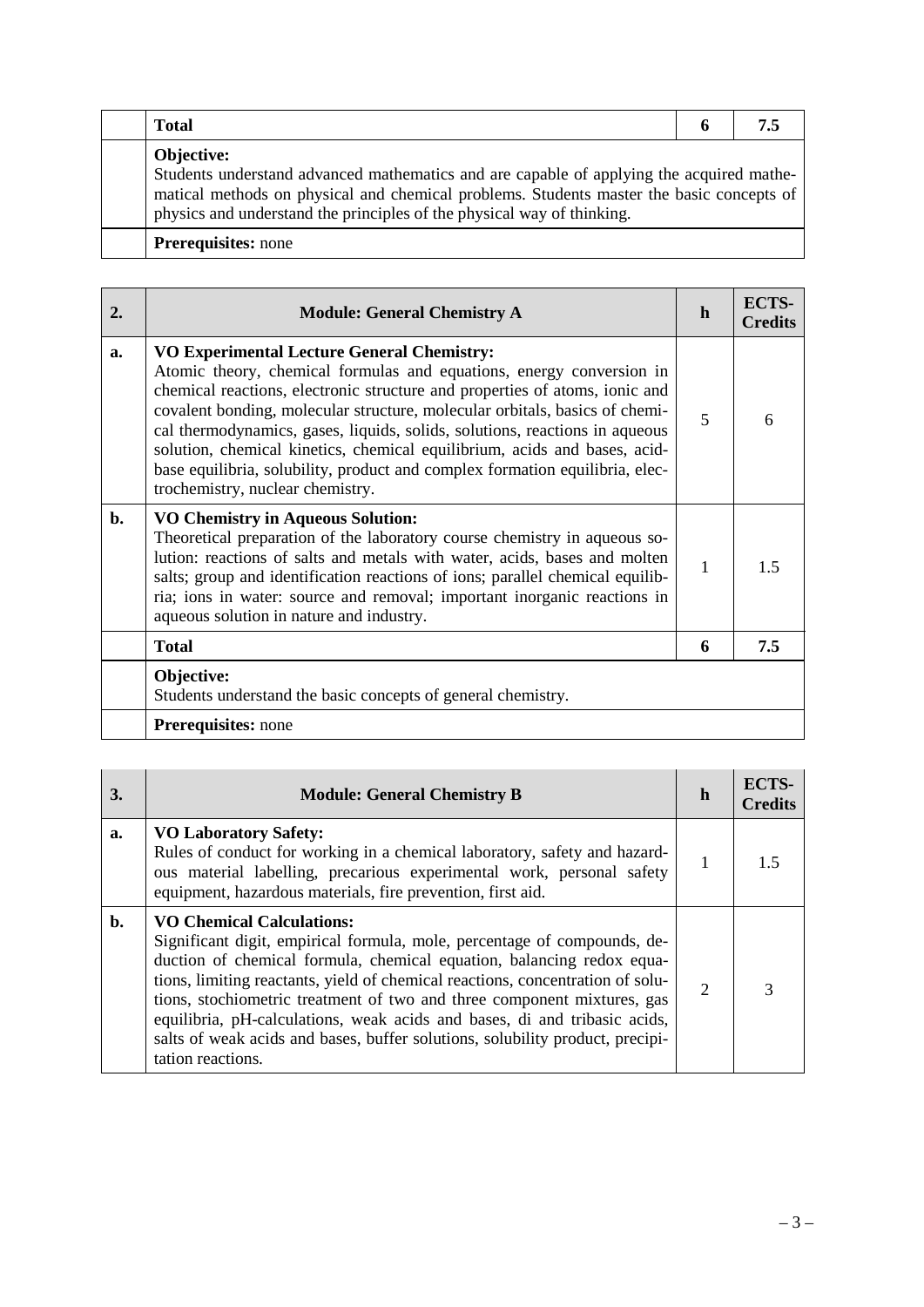| c. | <b>PR General Chemistry Laboratory Course:</b><br>Acid-base titration, water hardness, redox titration, column chromatog-<br>raphy of plant dyes, thin layer chromatography of amino acids, ester syn-<br>thesis, stannic oxide formula determination, Nernst equation experiments,<br>electrochemical determination of equilibrium concentrations, heat of neu-<br>tralization and solution, kinetics of catalysed decomposition of hydrogen<br>peroxide, equilibrium constant for homogenous and heterogeneous equilib-<br>ria, atomic mass of magnesium. | 6 | 55 |
|----|-------------------------------------------------------------------------------------------------------------------------------------------------------------------------------------------------------------------------------------------------------------------------------------------------------------------------------------------------------------------------------------------------------------------------------------------------------------------------------------------------------------------------------------------------------------|---|----|
|    | <b>Total</b>                                                                                                                                                                                                                                                                                                                                                                                                                                                                                                                                                | Q |    |
|    | Objective:                                                                                                                                                                                                                                                                                                                                                                                                                                                                                                                                                  |   |    |

Students acquire general knowledge of safe work in a chemical laboratory and responsible handling of hazardous materials. Students are capable of applying stochiometric calculations and acquire practical laboratory skills in introductory chemical experiments on topics of general chemistry. In the "General Chemistry Laboratory Course" students gain multidisciplinary skills/key skills, such as the ability to work in a team and oral and written communication skills.

**Prerequisites:** none

| <b>Module: Analytical Chemistry A</b>                                                                                                                                                                                                                                                                   | $\mathbf h$ | ECTS-<br><b>Credits</b> |
|---------------------------------------------------------------------------------------------------------------------------------------------------------------------------------------------------------------------------------------------------------------------------------------------------------|-------------|-------------------------|
| <b>VO Analytical Chemistry I:</b><br>Basics (chemical equilibrium, concentration), analytical instruments (bal-<br>ance etc.), sample preparation and digestion, gravimetry, mass analysis,<br>separation mechanisms (precipitation, distribution, ion exchange, chroma-<br>tography, electrophoresis). | 3           |                         |
| <b>Total</b>                                                                                                                                                                                                                                                                                            | 3           |                         |
| Objective:<br>Students acquire basic knowledge of analytical chemistry.                                                                                                                                                                                                                                 |             |                         |
| <b>Prerequisites:</b> none                                                                                                                                                                                                                                                                              |             |                         |

| 5. | <b>Module: Mathematics / Physics B</b>                                                                                                                                                                                                                  | h | ECTS-<br><b>Credits</b> |
|----|---------------------------------------------------------------------------------------------------------------------------------------------------------------------------------------------------------------------------------------------------------|---|-------------------------|
| a. | <b>VO Mathematics for Chemists II:</b><br>Differential and integral calculus (continuation), case studies of ordinary<br>differential equations, elements of statistics.                                                                                | 2 | 2.5                     |
| b. | <b>VO Physics for Chemists II:</b><br>Electrostatics, stationary currents, magnetism, alternating current, optics,<br>atomic physics, nuclear physics, particle physics.                                                                                | 4 |                         |
|    | <b>Total</b>                                                                                                                                                                                                                                            | 6 | 7.5                     |
|    | Objective:<br>Students understand higher mathematics and are able to apply mathematical methods to phys-<br>ical and chemical issues, implement the fundamental principles of physics and understand the<br>principles of the physical way of thinking. |   |                         |
|    | <b>Prerequisites:</b> none                                                                                                                                                                                                                              |   |                         |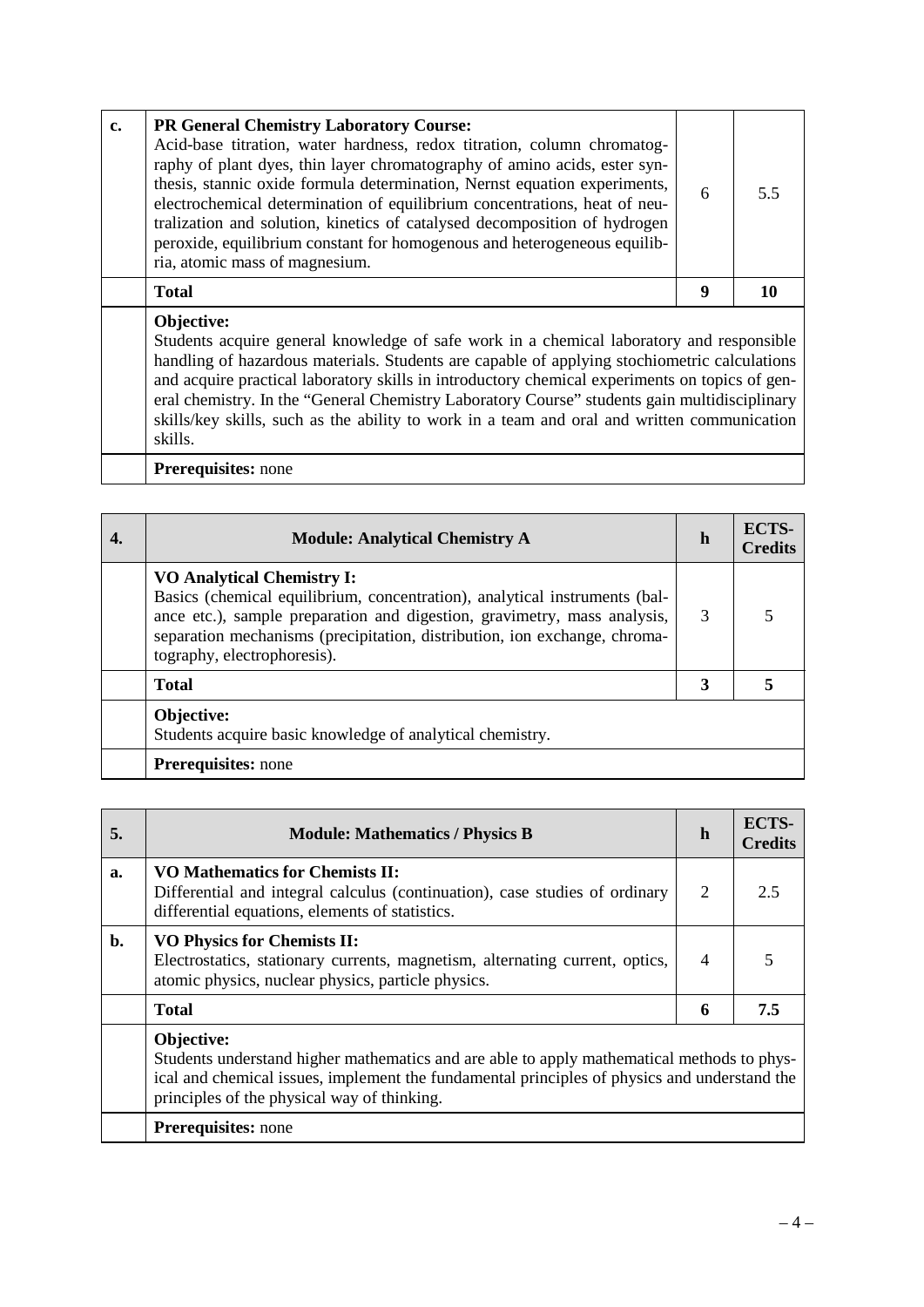| 6. | <b>Module: Inorganic Chemistry A</b>                                                                                                                                                                                                                                                                                                                                                      | h                | ECTS-<br><b>Credits</b> |
|----|-------------------------------------------------------------------------------------------------------------------------------------------------------------------------------------------------------------------------------------------------------------------------------------------------------------------------------------------------------------------------------------------|------------------|-------------------------|
| a. | <b>VO Experimental Lecture Main Group Chemistry:</b><br>Introduction to main group chemistry (groups 1-2 and 13-18); description,<br>properties and reactivities of s-block and p-block elements; importance of<br>main group chemistry with regard to fundamental research and industrial<br>processes based on critical discussions of ecological and toxicological<br>connections.     | 2                | 2.5                     |
| b. | <b>VO Transition Metal Chemistry:</b><br>Transition metal chemistry focusing on d-block elements: general charac-<br>teristics; basics, compound models, reactivity of coordination compounds;<br>deposits, production and characteristics of d-metals; important compound<br>classes; technically important processes, bioinorganic aspects, chemistry<br>of lanthanides and actinoides. | $\overline{2}$   | 2.5                     |
|    | <b>Total</b>                                                                                                                                                                                                                                                                                                                                                                              | $\boldsymbol{4}$ | 5                       |
|    | Objective:<br>Students acquire knowledge of the most important substances and fundamental principles of<br>inorganic chemistry. They are able to implement inorganic substances in the fields of envi-<br>ronment and technology.                                                                                                                                                         |                  |                         |
|    | Prerequisites: none                                                                                                                                                                                                                                                                                                                                                                       |                  |                         |

| <b>Prerequisites:</b> none |
|----------------------------|
|                            |

| 7. | <b>Module: Organic Chemistry A</b>                                                                                                                                                                                                                                                                                                                                                                                                                                                                                                                                                                   | h | <b>ECTS-</b><br>Credits |
|----|------------------------------------------------------------------------------------------------------------------------------------------------------------------------------------------------------------------------------------------------------------------------------------------------------------------------------------------------------------------------------------------------------------------------------------------------------------------------------------------------------------------------------------------------------------------------------------------------------|---|-------------------------|
|    | <b>VO Organic Chemistry I:</b><br>Structure and nomenclature of organic compounds, qualitative theoretical<br>consideration of covalent bond in hydrocarbons, conformation, thermo-<br>chemistry, stereochemistry, chemical substances (preparation and reactions<br>of alkanes, alkyl halogenides, alcohols, ethers, amines, alkenes, alkynes,<br>allenes & aromates, including polycyclic aromatic compounds); reactions<br>(nucleophilic substitution on saturated carbons, elimination reactions, ad-<br>dition reactions, pericyclic reactions); conjugation and conjugated $\pi$ sys-<br>tems. | 4 |                         |
|    | <b>Total</b>                                                                                                                                                                                                                                                                                                                                                                                                                                                                                                                                                                                         |   |                         |
|    | Objective:<br>Students acquire theoretical knowledge of structure and reactivity of organic substances.                                                                                                                                                                                                                                                                                                                                                                                                                                                                                              |   |                         |
|    | <b>Prerequisites:</b> none                                                                                                                                                                                                                                                                                                                                                                                                                                                                                                                                                                           |   |                         |

| 8. | <b>Module: Inorganic Chemistry B</b>                                                                                                                                                                                                                                                                                                                                                                         | h  | ECTS-<br><b>Credits</b> |
|----|--------------------------------------------------------------------------------------------------------------------------------------------------------------------------------------------------------------------------------------------------------------------------------------------------------------------------------------------------------------------------------------------------------------|----|-------------------------|
|    | PR Laboratory Course "Chemistry in Aqueous Solution":<br>Combination of the elements from the lectures in General Chemistry I/II<br>with the chemistry of substances: experiments in solution and precipitation<br>reactions, acid-base reactions and redox reactions; properties, chemical<br>reactions, and experimental investigation of inorganic salts, metals, acids<br>and bases in aqueous solution. | 10 | 75                      |
|    | <b>Total</b>                                                                                                                                                                                                                                                                                                                                                                                                 | 10 | 7.5                     |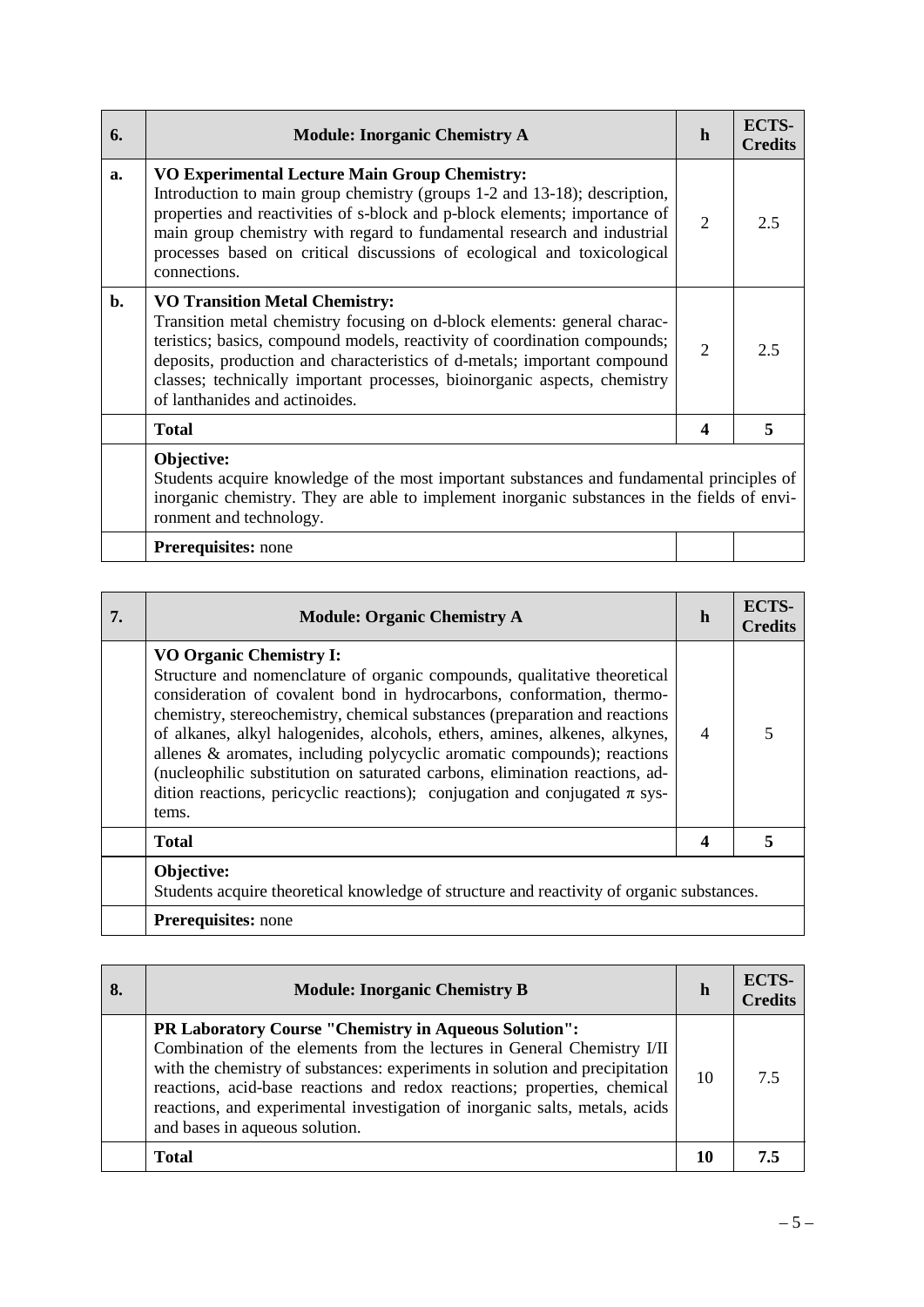# **Objective:** With attention to the contents of the courses in general chemistry, students acquire experimental knowledge of the identification and qualitative analysis of inorganic salts and metals. Students gain multidisciplinary skills/key skills, such as the ability to work in a team and oral and written communication skills. **Prerequisites:** none

| 9. | <b>Module: Analytical Chemistry B</b>                                                                                                                                                                                                                                                                                                                                                                                                                                                                                 | h              | ECTS-<br><b>Credits</b> |
|----|-----------------------------------------------------------------------------------------------------------------------------------------------------------------------------------------------------------------------------------------------------------------------------------------------------------------------------------------------------------------------------------------------------------------------------------------------------------------------------------------------------------------------|----------------|-------------------------|
| a. | <b>VO Analytical Chemistry II:</b><br>Electroanalysis, potentiometry, ionselective electrodes, electrogravimetry,<br>coulometry, amperometry, voltammetry, conductometry, potentiometric<br>and conductometric end point detection atomic spectroscopy: AAS (appa-<br>ratus: monochromators, detectos, chemical and spectral interferences and<br>their elimination), emission spectroscopy: FES, atomic fluorescence spec-<br>troscopy, plasmaOES (ICP, DCP), spectroscopy using arc, spark and laser<br>excitation. | $\overline{2}$ | 3.5                     |
| b. | <b>VO Chemometrics and Data Analysis</b><br>Basics of statistics, application of chemometric methods in data analysis.                                                                                                                                                                                                                                                                                                                                                                                                | 1              | 1.5                     |
|    | <b>Total</b>                                                                                                                                                                                                                                                                                                                                                                                                                                                                                                          | 3              | 5                       |
|    | Objective:<br>Students acquire basic knowledge of electroanalysis and atomic spectroscopy and are able to<br>apply data analysis and chemometric methods in analytical chemistry.                                                                                                                                                                                                                                                                                                                                     |                |                         |
|    | <b>Prerequisites:</b> none                                                                                                                                                                                                                                                                                                                                                                                                                                                                                            |                |                         |

| 10.            | <b>Module: Analytical Chemistry C</b>                                                                                                                                                                                                                                                                                                                                                                                                                                                              | $\mathbf h$ | ECTS-<br><b>Credits</b> |
|----------------|----------------------------------------------------------------------------------------------------------------------------------------------------------------------------------------------------------------------------------------------------------------------------------------------------------------------------------------------------------------------------------------------------------------------------------------------------------------------------------------------------|-------------|-------------------------|
| a.             | <b>PR Quantitative Analytical Chemistry - Basic Practical Course:</b><br>Fundamental operations and handling of chemicals in analytical chemistry<br>measurement of volume and mass, precipitation, filtration, digestion, igni-<br>tion) gravimetric and volumetric analysis (neutralization, complex-<br>formation, redox titrations) potentiometric and photometric endpoint de-<br>tection, conductivity titration) pH-measurement of buffers, statistical eval-<br>uation of analytical data. | 5           |                         |
| $\mathbf{b}$ . | <b>PR Basic Practical Course in Instrumental Analysis:</b><br>Basic skills in sample preparation and instrumental analysis, applications<br>of HPLC, GC, voltammetry, extraction processes, UV/Vis spectroscopy,<br>atomic spectroscopy (AAS and FES) to analyse real samples.                                                                                                                                                                                                                     | 5           | 3,5                     |
|                | <b>Total</b>                                                                                                                                                                                                                                                                                                                                                                                                                                                                                       | 10          | 7,5                     |
|                | Objective:<br>Students acquire basic knowledge in sample preparation, gravimetric analysis and titration<br>and instrumental analysis. They are able to interpret and analyse analytical data correctly.                                                                                                                                                                                                                                                                                           |             |                         |

Students gain multidisciplinary skills/key skills, such as the ability to work in a team and oral and written communication skills. Prerequisites: successful completion of modules 4, 8, 9 (Analytical Chemistry A, B; Inorganic Chemistry B)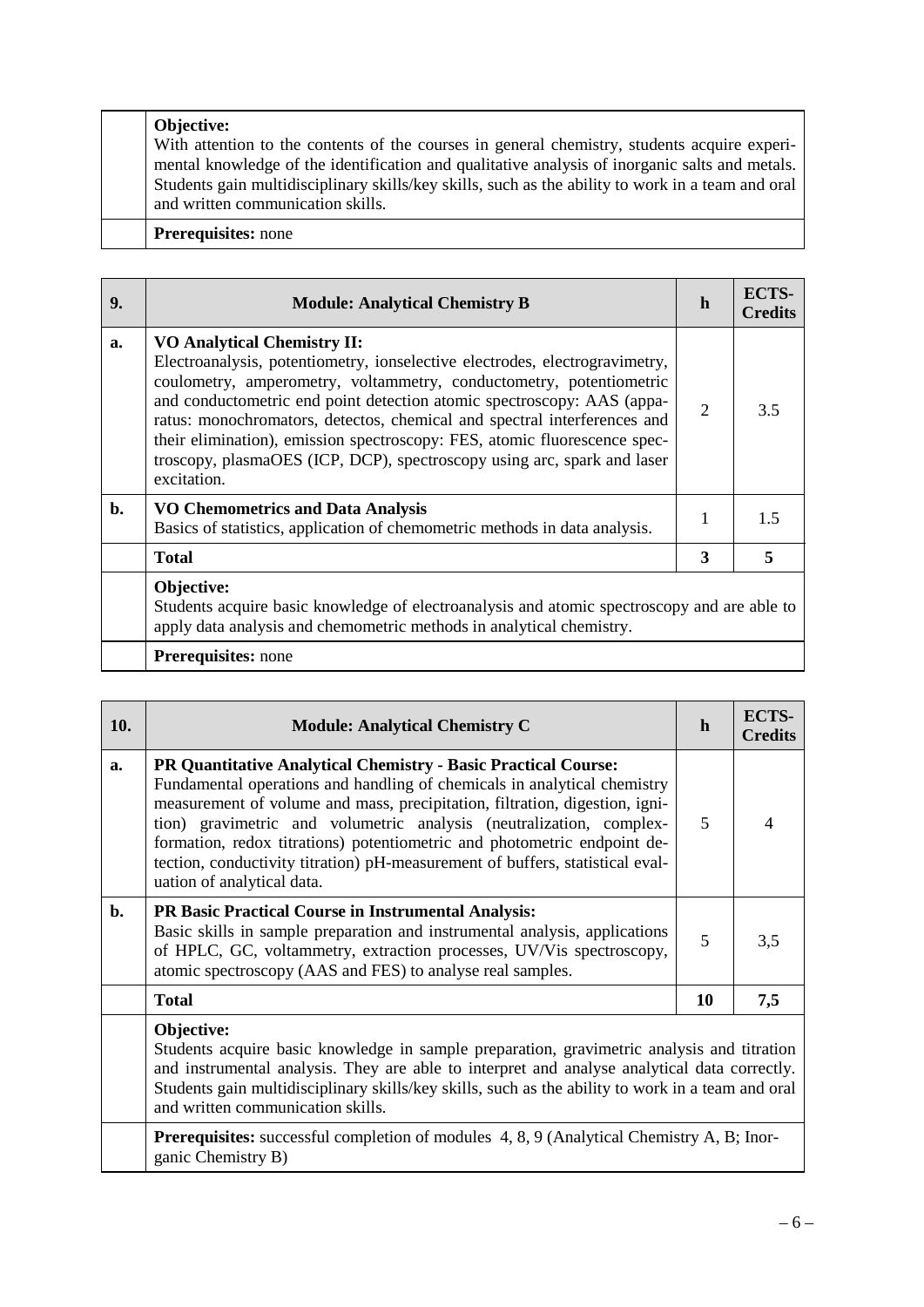| 11.           | <b>Module: Organic Chemistry B</b>                                                                                                                                                                  | h | ECTS-<br><b>Credits</b> |
|---------------|-----------------------------------------------------------------------------------------------------------------------------------------------------------------------------------------------------|---|-------------------------|
| a.            | <b>VO Organic Chemistry II:</b><br>Aldehydes and ketones, enols, enolates and enamines, carboxylic acids and<br>derivates of carboxylic acids, bifunctional compounds, heterocyclic com-<br>pounds. | 2 | 2.5                     |
| b.            | <b>VO Structure Elucidation I:</b><br>Fundamentals of the characterization of organic compounds by modern<br>mass spectrometry.                                                                     | 2 | 2.5                     |
| $c_{\bullet}$ | <b>VO Preparation Techniques in Organic Chemistry:</b><br>Preparative organic working techniques, instructions for the laboratory<br>course in organic chemistry.                                   | 2 | 2.5                     |
|               | <b>Total</b>                                                                                                                                                                                        | 6 | 7.5                     |
|               | Objective:<br>Students acquire basic knowledge of the structure and reactivity of organic compounds and<br>their characterization.                                                                  |   |                         |
|               | Prerequisites: none                                                                                                                                                                                 |   |                         |

| 12. | <b>Module: Physical Chemistry A</b>                                                                                                                                                                                                                                                                                                              | h | ECTS-<br><b>Credits</b> |
|-----|--------------------------------------------------------------------------------------------------------------------------------------------------------------------------------------------------------------------------------------------------------------------------------------------------------------------------------------------------|---|-------------------------|
| a.  | <b>VO Physical Chemistry I:</b><br>Atomistic structure of matter, elements of statistical mechanics, gas kinet-<br>ics, introduction to chemical thermodynamics, equations of state of an<br>ideal gas, enthalpy, carnot cycle, entropy, second law, free energy and free<br>enthalpy, chemical potential, law of mass action, phase equilibria. | 3 |                         |
| b.  | <b>PS Exercises in Physical Chemistry I:</b><br>Application and exercises accompanying the lecture "Physical Chemistry<br>I''.                                                                                                                                                                                                                   | 1 |                         |
|     | <b>Total</b>                                                                                                                                                                                                                                                                                                                                     | 4 |                         |
|     | Objective:<br>Students acquire the ability for quantitative calculation of processes and reactions in chemis-<br>try.                                                                                                                                                                                                                            |   |                         |
|     | <b>Prerequisites:</b> none                                                                                                                                                                                                                                                                                                                       |   |                         |

| <b>13.</b> | <b>Module: Biochemistry A</b>                                                                                                                                                                                                                                                                                                                                                                                                                                                    | h | ECTS-<br><b>Credits</b> |
|------------|----------------------------------------------------------------------------------------------------------------------------------------------------------------------------------------------------------------------------------------------------------------------------------------------------------------------------------------------------------------------------------------------------------------------------------------------------------------------------------|---|-------------------------|
|            | <b>VO Biochemistry I:</b><br>Subject and unifying principles of biochemistry; water, acids and bases;<br>amino acids, peptides and proteins; structure and function of proteins and<br>enzymes; vitamins and coenzymes; lipids; carbohydrates; nucleic acids;<br>principal metabolic strategies; glycolysis; citric acid cycle; oxidative<br>phosphorylation; pentose phosphate pathway; gluconeogenesis; glycogen<br>metabolism; fatty acid metabolism; amino acid degradation. | 3 |                         |
|            | <b>Total</b>                                                                                                                                                                                                                                                                                                                                                                                                                                                                     |   |                         |

 $\overline{\phantom{a}}$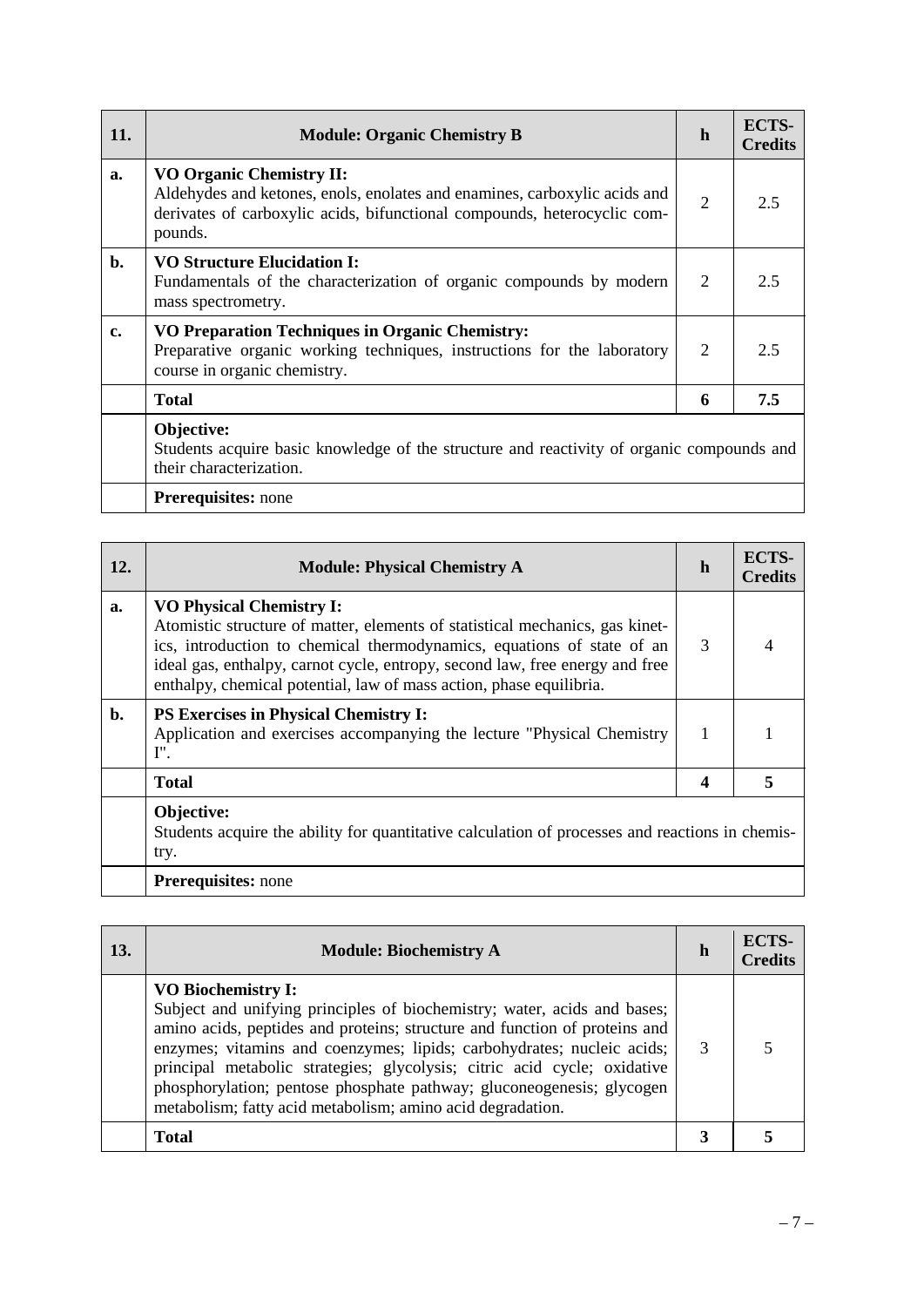|  | <b>Objective:</b><br>Students acquire knowledge of the chemical fundamentals and components of living cell,<br>catabolism and energy metabolism. |
|--|--------------------------------------------------------------------------------------------------------------------------------------------------|
|  | <b>Prerequisites:</b> none                                                                                                                       |

| 14. | <b>Module: Inorganic Chemistry C</b>                                                                                                                                                                                                                                                                                                                                                                                | h | ECTS-<br><b>Credits</b> |
|-----|---------------------------------------------------------------------------------------------------------------------------------------------------------------------------------------------------------------------------------------------------------------------------------------------------------------------------------------------------------------------------------------------------------------------|---|-------------------------|
|     | <b>PR Laboratory Course Inorganic Synthesis:</b><br>Synthesis of inorganic compounds of the main group elements and transi-<br>tion metals in aqueous solution: complex salts of main group elements,<br>coordination compounds of transition metals with mono and bidentate<br>ligands, ionic liquids, application of basic preparative techniques, charac-<br>terization by classical, non-spectroscopic methods. | 6 |                         |
|     | <b>Total</b>                                                                                                                                                                                                                                                                                                                                                                                                        | 6 |                         |
|     | Objective:<br>Students acquire experimental-practical skills in the synthesis of inorganic compounds of the<br>main group elements and transition metals. Students gain multidisciplinary skills/key skills,<br>such as the ability to work in a team and oral and written communication skills.                                                                                                                    |   |                         |

|  | <b>Prerequisites:</b> none |
|--|----------------------------|
|--|----------------------------|

| 15. | <b>Module: Biochemistry B</b>                                                                                                                                                                                                                                                                                                                                                                                                                                                                                | $\mathbf h$ | ECTS-<br><b>Credits</b> |
|-----|--------------------------------------------------------------------------------------------------------------------------------------------------------------------------------------------------------------------------------------------------------------------------------------------------------------------------------------------------------------------------------------------------------------------------------------------------------------------------------------------------------------|-------------|-------------------------|
|     | <b>VO Biochemistry II:</b><br>Photosynthesis; biosynthesis/degradation of complex lipids, steroids and<br>amino acids, heme, nucleotides; coordination of metabolism; structure and<br>replication of DNA; transcription and RNA processing; protein synthesis;<br>regulation of gene expression in prokaryotes; eukaryotic chromosomes and<br>gene expression; gene technology; molecular immunology; muscle con-<br>traction and motility; membrane transport; hormone function; signal trans-<br>duction. | 3           |                         |
|     | <b>Total</b>                                                                                                                                                                                                                                                                                                                                                                                                                                                                                                 | 3           |                         |
|     | Objective:<br>Students acquire knowledge of anabolism coordination of metabolism fundamentals of mo-                                                                                                                                                                                                                                                                                                                                                                                                         |             |                         |

Students acquire knowledge of anabolism, coordination of metabolism, fundamentals of molecular genetics, gene technology, and biochemical principles of complex biological processes.

**Prerequisites:** successful completion of module 13 (Biochemistry A)

| <b>16.</b> | <b>Module: Physical Chemistry B</b>                                                                                                                                                                                                                                                          | h | ECTS-<br><b>Credits</b> |
|------------|----------------------------------------------------------------------------------------------------------------------------------------------------------------------------------------------------------------------------------------------------------------------------------------------|---|-------------------------|
| a.         | <b>VO Physical Chemistry II:</b><br>Statistical mechanics, collapse of the classical world view, Schrödinger<br>equation, wave mechanisms of plane waves, general principles of quantum<br>mechanics, special solutions of Schrödinger equation, spin, multi-electron<br>systems, molecules. | 3 |                         |
| b.         | <b>PS Exercises in Physical Chemistry II:</b><br>Application and exercises accompanying the lecture "Physical Chemistry<br>Π".                                                                                                                                                               |   |                         |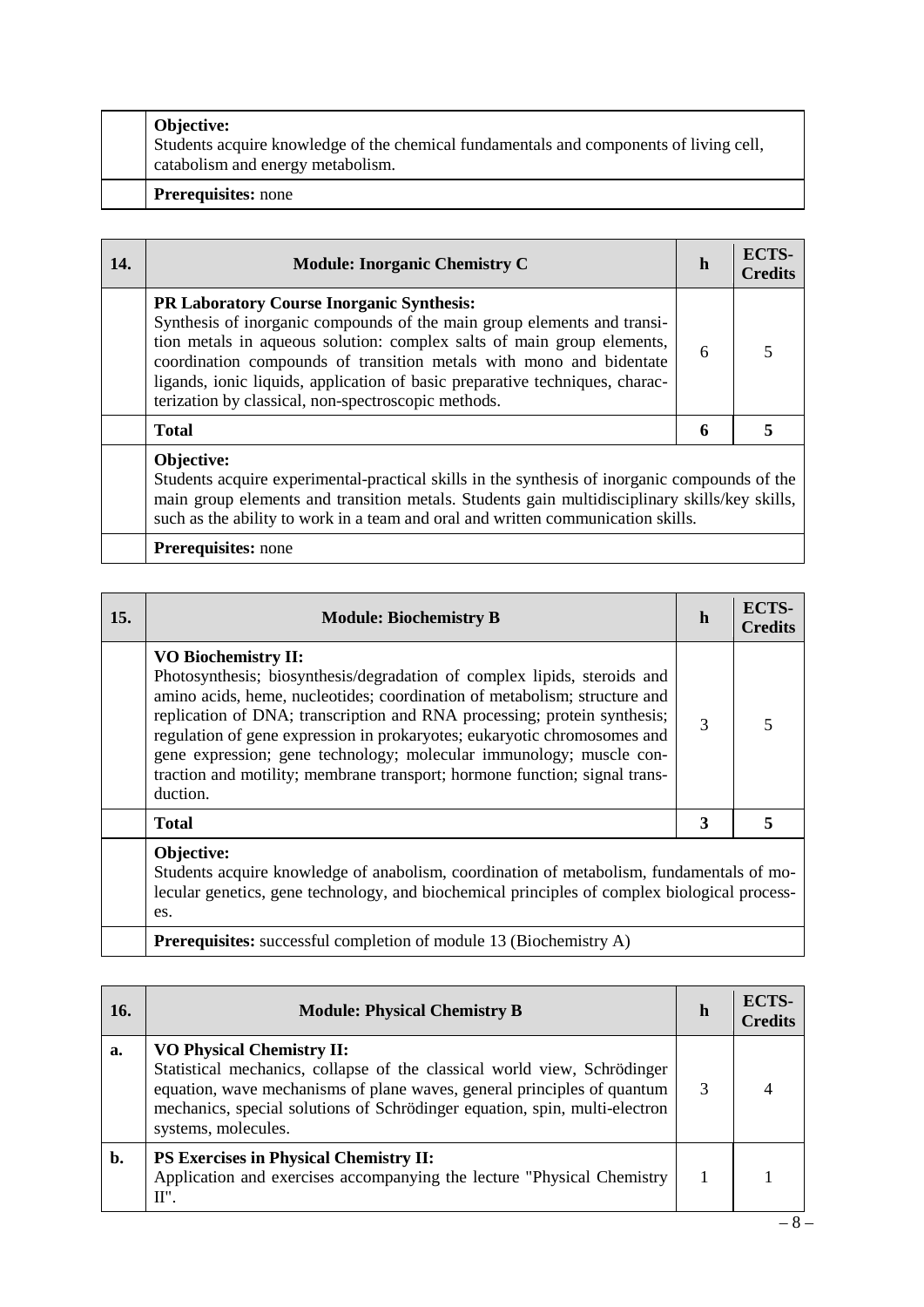| Total                                                                                                                                                                         |  |
|-------------------------------------------------------------------------------------------------------------------------------------------------------------------------------|--|
| Objective:<br>Students understand mathematical, physical and epistemological principles of quantum me-<br>chances and are able to implement simple quantitative calculations. |  |
| <b>Prerequisites:</b> none                                                                                                                                                    |  |

| 17. | <b>Module: Theoretical Chemistry A</b>                                                                                                                                                                                                                                                                                                                                                                                                                      | h | ECTS-<br><b>Credits</b> |
|-----|-------------------------------------------------------------------------------------------------------------------------------------------------------------------------------------------------------------------------------------------------------------------------------------------------------------------------------------------------------------------------------------------------------------------------------------------------------------|---|-------------------------|
|     | <b>VO Theoretical Chemistry I:</b><br>Introduction to modern quantum mechanics (vector space formalism),<br>time-dependent and time-independent Schrödinger equation, eigenvalue<br>problems, commutators, uncertainty relations, spin, virtual particles and<br>forces, approaches to the solution of multi-electron Schrödinger equation,<br>chemical bond, perturbation theoretical approaches, group theory in quan-<br>tum mechanics and spectroscopy. | 2 | 2.5                     |
|     | <b>Total</b>                                                                                                                                                                                                                                                                                                                                                                                                                                                | 2 | 2.5                     |
|     | Objective:<br>Students acquire basic knowledge of theoretical chemistry and computer chemistry.                                                                                                                                                                                                                                                                                                                                                             |   |                         |
|     | <b>Prerequisites:</b> none                                                                                                                                                                                                                                                                                                                                                                                                                                  |   |                         |

| 18.   | <b>Module: Physical Chemistry C</b>                                                                                                                                                                                                                                                                                                                                                                                                                                                                                                             | $\mathbf h$ | ECTS-<br><b>Credits</b> |
|-------|-------------------------------------------------------------------------------------------------------------------------------------------------------------------------------------------------------------------------------------------------------------------------------------------------------------------------------------------------------------------------------------------------------------------------------------------------------------------------------------------------------------------------------------------------|-------------|-------------------------|
| a.    | <b>VO Methods of Physical Chemistry I:</b><br>Fundamental principles of physical-chemical measurement: mass, temper-<br>ature and pressure measurement, vacuum generation; basics of measuring<br>phase diagrams; methods to determine heat of solution, conductivities,<br>molar mass, different types of phase diagrams, discussing the teaching<br>assignments of the "Practical Course Physical Chemistry I".                                                                                                                               | 1           | 1.5                     |
| $b$ . | <b>PR Practical Course Physical Chemistry I:</b><br>Measurement of heats of reaction (heat of solution of a salt), measurement<br>of electrolytic conductivity (determination of a constant of protolysis),<br>measurement of measurement of molar mass according to Victor Meyer,<br>phase equilibrium solid-liquid (melting diagram, freezing point depression,<br>solubility of acid as a function of temperature), phase equilibrium liquid-<br>gas (vapour pressure as a function of temperature, vapour pressure and<br>boiling diagram). | 6           | 6                       |
|       | <b>Total</b>                                                                                                                                                                                                                                                                                                                                                                                                                                                                                                                                    | 7           | 7.5                     |
|       | Objective:<br>Students understand basic experimental methods of physical chemistry. In the "Practical<br>Course Physical Chemistry I'' they gain multidisciplinary skills/key skills, such as the ability<br>to work in a team and oral and written communication skills.<br><b>Prerequisites:</b> successful completion of modules 1, 5, 12 (Mathematics/Physics A, B; Physi-                                                                                                                                                                  |             |                         |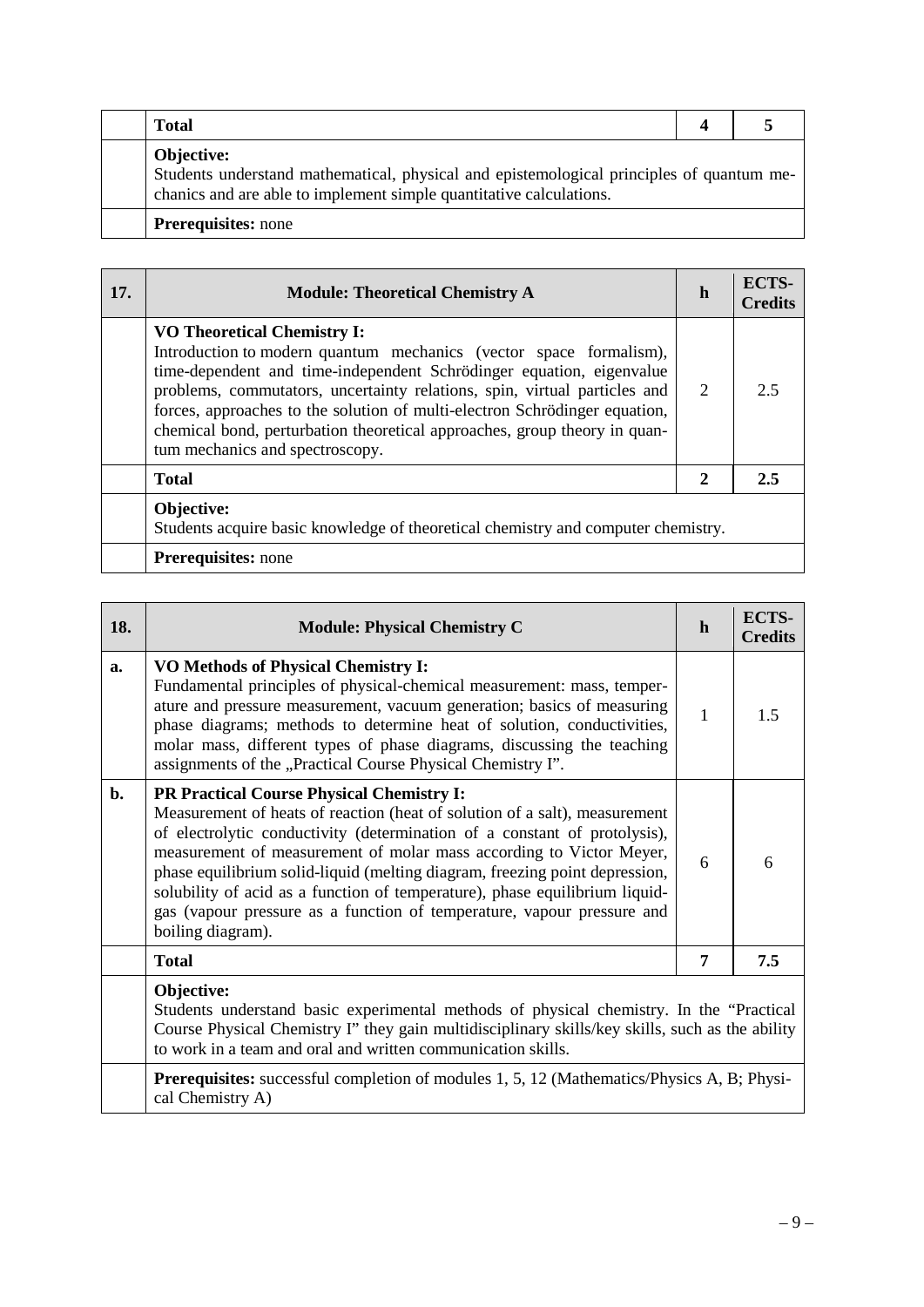| 19.                                                                                                                                                                                                                                                                                                                             | <b>Module: Organic Chemistry C</b>                                                                                                                                                                                                                                    | h  | <b>ECTS-</b><br><b>Credits</b> |
|---------------------------------------------------------------------------------------------------------------------------------------------------------------------------------------------------------------------------------------------------------------------------------------------------------------------------------|-----------------------------------------------------------------------------------------------------------------------------------------------------------------------------------------------------------------------------------------------------------------------|----|--------------------------------|
| a.                                                                                                                                                                                                                                                                                                                              | <b>VO Structure Elucidation II:</b><br>Fundamental principles to characterize organic compounds and natural<br>substances with modern NMR spectroscopy.                                                                                                               | 2  |                                |
| $\mathbf{b}$ .                                                                                                                                                                                                                                                                                                                  | PR Laboratory Course in Organic Chemistry I:<br>Synthesis and characterization of simple organic compounds; practical<br>implementation of esterification, hydrolyses, condensations, electrophilic<br>substitutions on aromatics, oxidation and reduction reactions. | 10 |                                |
|                                                                                                                                                                                                                                                                                                                                 | <b>Total</b>                                                                                                                                                                                                                                                          | 12 | 10                             |
| Objective:<br>Students acquire practical experimental skills for the synthesis and characterisation of simple<br>organic compounds. In the "Laboratory Course in Organic Chemistry I" they gain multidisci-<br>plinary skills/key skills, such as the ability to work in a team and oral and written communi-<br>cation skills. |                                                                                                                                                                                                                                                                       |    |                                |

Prerequisites: successful completion of modules 2, 3, 7, 11 (General Chemistry A, B; Organic Chemistry A, B)

| 20.            | <b>Module: Inorganic Chemistry D</b>                                                                                                                                                                                                                                                                                                                                                        | $\mathbf h$    | ECTS-<br><b>Credits</b> |
|----------------|---------------------------------------------------------------------------------------------------------------------------------------------------------------------------------------------------------------------------------------------------------------------------------------------------------------------------------------------------------------------------------------------|----------------|-------------------------|
| a.             | <b>VO Environmental Chemistry:</b><br>The atmosphere of the earth, natural and anthropogenic greenhouse effect,<br>formation and degradation of ozone in the stratosphere, ozone hole,<br>ground-near ozone, DDT, aerosols, emissions of combustion engines.                                                                                                                                | 1              | 1.5                     |
| $\mathbf{b}$ . | <b>VO Solid State Chemistry:</b><br>Solid state reactions, thermodynamics, kinetics, diffusion, phase transi-<br>tions, phase diagrams, methods of crystal growth, solid state synthesis<br>from gaseous phase, solid state structures, materials science applications of<br>solids (super-hard materials, superconductors, optical and NLO materials,<br>micro and nano porous materials). | $\overline{2}$ | 3.5                     |
|                | <b>Total</b>                                                                                                                                                                                                                                                                                                                                                                                | 3              | 5                       |
|                | Objective:<br>Students acquire basic knowledge of environmental chemistry of the atmosphere. Students<br>ero femilier with important concepts and the epplications in materials science of solid state                                                                                                                                                                                      |                |                         |

are familiar with important concepts and the applications in materials science of solid state chemistry.

# **Prerequisites:** none

| 21. | <b>Module: Biochemistry C</b>                                                                                                                                                                                                                                                                                                       | h              | ECTS-<br><b>Credits</b> |
|-----|-------------------------------------------------------------------------------------------------------------------------------------------------------------------------------------------------------------------------------------------------------------------------------------------------------------------------------------|----------------|-------------------------|
|     | PR Laboratory Course in Basic Biochemistry:<br>Sequence analysis of DNA; RNA preparation and separation; synthesis<br>and modification of DNA; nucleic acid hybridization; DNA-protein inter-<br>action; protein expression and purification; function of proteins; molecular<br>cloning; preparation of high molecular weight DNA. | $\overline{4}$ | 2.5                     |
|     | <b>Total</b>                                                                                                                                                                                                                                                                                                                        |                | 2.1                     |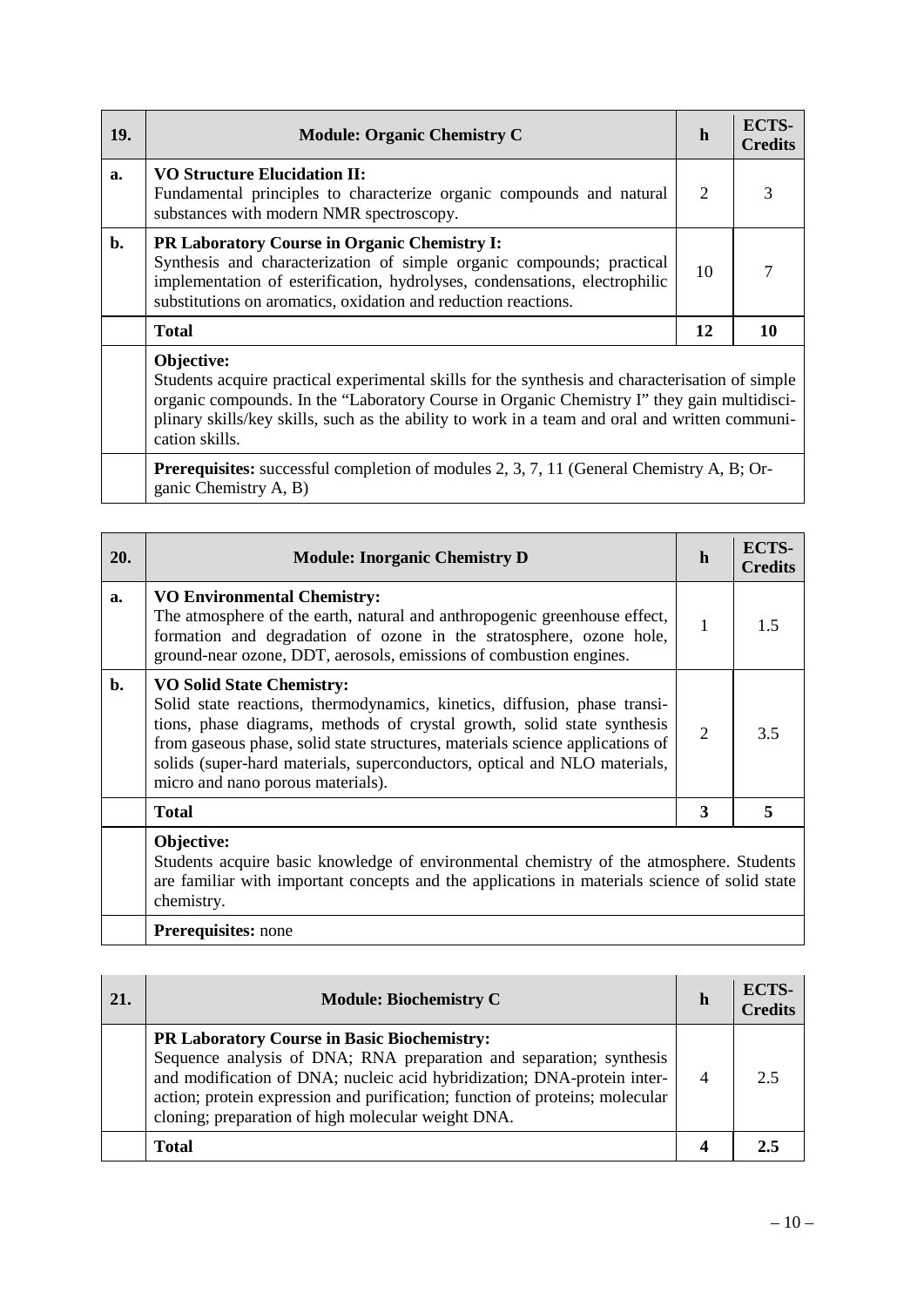|  | Objective:                                                                                                                                                               |
|--|--------------------------------------------------------------------------------------------------------------------------------------------------------------------------|
|  | Students acquire methodological knowledge of protein and nucleic acid bio-chemistry, gene                                                                                |
|  | technology and enzymology. Students also attain multidisciplinary skills/key skills, such as<br>the ability to work in a team and oral and written communication skills. |
|  | <b>Prerequisites:</b> successful completion of modules 13, 15 (Biochemistry A, Biochemistry B)                                                                           |

| 22. | <b>Module: Macromolecular Chemistry</b>                                                                                                                                                                                                                                                                                                                                                                                                                                        | h | <b>ECTS-</b><br><b>Credits</b> |
|-----|--------------------------------------------------------------------------------------------------------------------------------------------------------------------------------------------------------------------------------------------------------------------------------------------------------------------------------------------------------------------------------------------------------------------------------------------------------------------------------|---|--------------------------------|
|     | <b>VO Macromolecular Chemistry:</b><br>Definitions of terms, classifications, nomenclature, molar mass, degree of<br>polymerization, tacticity, isomers, thermal and mechanical properties,<br>application and processing, mechanism of polymerization, copolymers,<br>multi component systems, industrially important polymers, polymers from<br>renewable feedstock, biocompatible and medical special polymers, soften-<br>er and stabilizer chemistry, ecological aspects. | 2 | 2.5                            |
|     | <b>Total</b>                                                                                                                                                                                                                                                                                                                                                                                                                                                                   | 2 | 2.5                            |
|     | Objective:<br>Students acquire basic knowledge of macromolecular chemistry and understand technologi-<br>cally important polymers.                                                                                                                                                                                                                                                                                                                                             |   |                                |
|     | <b>Prerequisites:</b> none                                                                                                                                                                                                                                                                                                                                                                                                                                                     |   |                                |

| 23. | <b>Module: Analytical Chemistry D</b>                                                                                                                                                                                                                                                                                           | h | ECTS-<br><b>Credits</b> |
|-----|---------------------------------------------------------------------------------------------------------------------------------------------------------------------------------------------------------------------------------------------------------------------------------------------------------------------------------|---|-------------------------|
|     | <b>VO Analytical Radiochemistry:</b><br>Types of decay, interaction of ionising radiation with matter, measurement<br>methods, methods of separation, gamma spectroscopy, liquid scintillation,<br>alpha spectroscopy, environmental effects of radioactivity, radiation dam-<br>age, technical application of x-ray radiation. |   | 2.5                     |
|     | <b>Total</b>                                                                                                                                                                                                                                                                                                                    | 1 | 2.5                     |
|     | Objective:<br>Students understand the use of radiochemical and radio-analytical methods in environment<br>measurement techniques and lab medicine.                                                                                                                                                                              |   |                         |
|     | <b>Prerequisites:</b> none                                                                                                                                                                                                                                                                                                      |   |                         |

| 24. | <b>Module: Organic Chemistry D</b>                                                                                                                                                                                                                                                                                                                                                                                                                                          | h             | ECTS-<br><b>Credits</b> |
|-----|-----------------------------------------------------------------------------------------------------------------------------------------------------------------------------------------------------------------------------------------------------------------------------------------------------------------------------------------------------------------------------------------------------------------------------------------------------------------------------|---------------|-------------------------|
| a.  | <b>VO Structure Elucidation III:</b><br>Basics and modern techniques for the structural characterization of organic<br>compounds III (IR, UV/Vis, CD and fluorescence spectroscopy, etc.).                                                                                                                                                                                                                                                                                  |               | 15                      |
| b.  | <b>VO Organic Synthesis:</b><br>Organic chemical synthesis that provides access to organic compounds<br>such as natural products, active pharmaceutical compounds, cofactors,<br>synthetics, catalysts and compounds with interesting theoretical properties;<br>modern strategies and methods for selective material conversion, current<br>concepts and examples for the (total) synthesis of organic compounds,<br>natural products and active pharmaceutical compounds. | $\mathcal{D}$ |                         |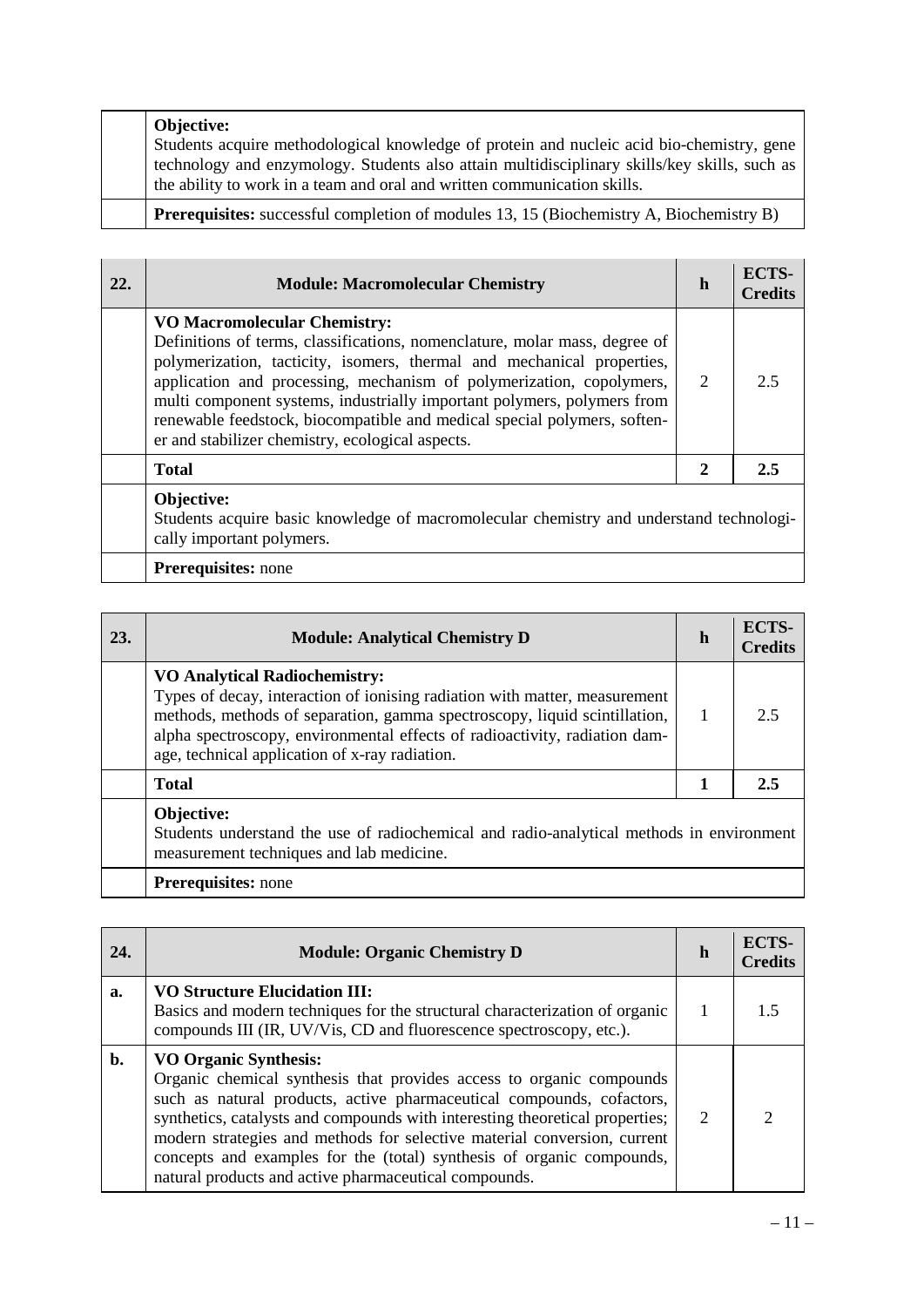| c. | <b>VO Chemical Biology:</b><br>Fundamentals of chemical biology, solid phase synthesis of peptides and<br>nucleic acids, reactivities of peptides and nucleic acids, protein catalysis,<br>nucleic acid catalysis, basics of cofactors and their roles in regulatory<br>mechanisms. |   | 1.5 |  |  |
|----|-------------------------------------------------------------------------------------------------------------------------------------------------------------------------------------------------------------------------------------------------------------------------------------|---|-----|--|--|
|    | <b>Total</b>                                                                                                                                                                                                                                                                        | 4 |     |  |  |
|    | Objective:<br>Students acquire knowledge of organic/chemical synthetic methods and absorptive spectro-<br>scopic techniques. They learn the fundamentals of structure and reactivity of the two classes<br>of natural compounds proteins and nucleic acids.                         |   |     |  |  |
|    | <b>Prerequisites:</b> none                                                                                                                                                                                                                                                          |   |     |  |  |

| 25. | <b>Module: Physical Chemistry D</b>                                                                                                                                                                                                                                                                                                                                                                                                                                                                                                               | $\mathbf h$    | ECTS-<br><b>Credits</b> |
|-----|---------------------------------------------------------------------------------------------------------------------------------------------------------------------------------------------------------------------------------------------------------------------------------------------------------------------------------------------------------------------------------------------------------------------------------------------------------------------------------------------------------------------------------------------------|----------------|-------------------------|
| a.  | <b>VO Physical Chemistry III:</b><br>Kinetic gas theory, transport processes, reaction rates, reaction order, sim-<br>ple reactions, reverse reactions, parallel reactions, consecutive reactions,<br>pre-equilibrium, "unimolecular" reactions, chain reactions, solvation ener-<br>gy, interionic interactions, activity coefficient, ionic conduction, potential<br>and charge curve at phase boundaries, electro-kinetic phenomena, elec-<br>trode equilibria, electrode kinetics, electrolysis, electrochemical power<br>sources, corrosion. | $\overline{4}$ | 5                       |
| b.  | <b>VO Physical Chemistry: Methods II:</b><br>Measurement methods to determine the kinetics of reactions, determina-<br>tion of reaction and adsorption equilibria, methods to determine macro-<br>scopic (e.g., viscosity, dielectric constant) and microscopic (e.g. atomic<br>diameters, dipole moment) material properties, discussion of the experi-<br>ments to be conducted in the "Lab-Course in Physical Chemistry II".                                                                                                                   | 1              |                         |
| c.  | PR Lab-Course in Physical Chemistry II:<br>Viscosity of liquids and gases, kinetics of ester hydrolysis, adsorption of<br>gases, surface area determination of finely dispersed powders, equilibrium<br>constant of a gas chromatographic column, spectroscopy, dipole moment<br>and dielectric constant.                                                                                                                                                                                                                                         | 6              | 4                       |
|     | <b>Total</b>                                                                                                                                                                                                                                                                                                                                                                                                                                                                                                                                      | 11             | 10                      |
|     | Objective:<br>Students understand the basics of kinetic and electro-chemical approaches in theory and ex-<br>periments. In the "Lab-Course in Physical Chemistry II" they gain multidisciplinary<br>skills/key skills, such as the ability to work in a team and oral and written communication<br>skills.                                                                                                                                                                                                                                        |                |                         |

**Prerequisites:** successful completion of module 18 (Physical Chemistry C)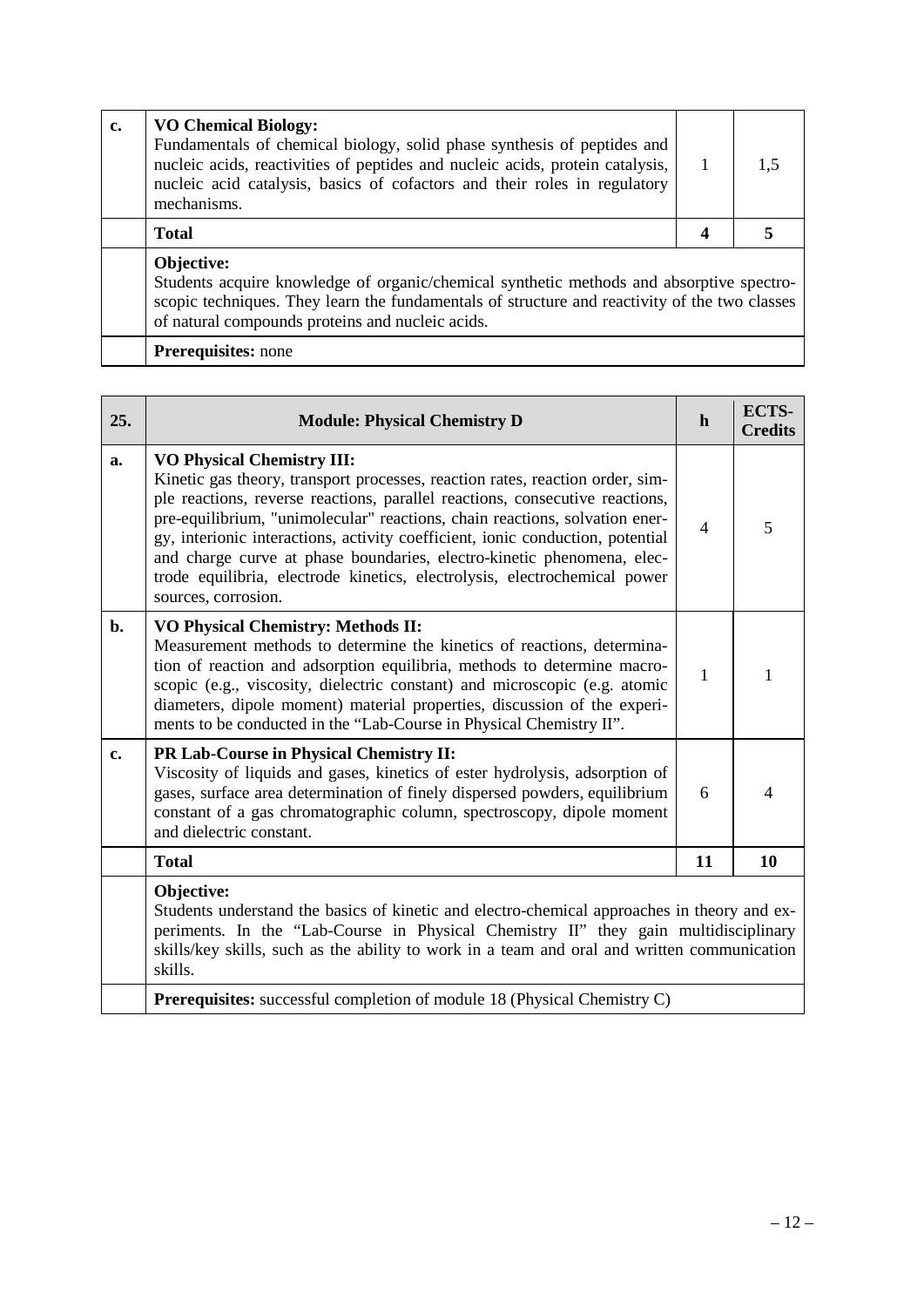| 26. | <b>Module: Theoretical Chemistry B</b>                                                                                                                                                                                                                                                                                                                   | h              | ECTS-<br><b>Credits</b> |
|-----|----------------------------------------------------------------------------------------------------------------------------------------------------------------------------------------------------------------------------------------------------------------------------------------------------------------------------------------------------------|----------------|-------------------------|
|     | <b>VO Theoretical Chemistry II:</b><br>Ab-initio Hartree-Fock approach, Roothaan equation, semi-empirical MO-<br>SCF method, density function method, multi-determinant method, force<br>field method, molecular modelling and QSPR, statistical-mechanical ap-<br>proaches (Monte-Carlo and molecular dynamics simulations) for con-<br>densed systems. | $\overline{2}$ | 2.5                     |
|     | <b>Total</b>                                                                                                                                                                                                                                                                                                                                             | 2              | 2.5                     |
|     | Objective:<br>Students acquire knowledge of the most important methods of computer chemistry, their<br>applications and limits.                                                                                                                                                                                                                          |                |                         |

| <b>Prerequisites:</b> none |  |
|----------------------------|--|
|                            |  |

| 27. | <b>Module: Theoretical Chemistry C</b>                                                                                                                                                                                                                                                                                                                                                                                   | h              | ECTS-<br><b>Credits</b> |
|-----|--------------------------------------------------------------------------------------------------------------------------------------------------------------------------------------------------------------------------------------------------------------------------------------------------------------------------------------------------------------------------------------------------------------------------|----------------|-------------------------|
|     | <b>PR Theoretical Chemistry Laboratory:</b><br>Molecular structure and visualization, energy calculation and structure<br>determination of molecules, calculation of molecular spectra with ab-initio<br>methods including correlated methods, density function methods and semi-<br>empirical MO-SCF methods, simulations of molecules formations in ran-<br>dom systems, simulation of liquid systems and biopolymers. | $\overline{2}$ | 2.5                     |
|     | <b>Total</b>                                                                                                                                                                                                                                                                                                                                                                                                             | 2              | 2.5                     |
|     | Objective:                                                                                                                                                                                                                                                                                                                                                                                                               |                |                         |

Students are able to implement the most important methods of theoretical chemistry. They gain multidisciplinary skills/key skills, such as the ability to work in a team and oral and written communication skills.

**Prerequisites:** successful completion of modules 17, 26 (Theoretical Chemistry A, B)

| 28. | <b>Module: Physical Chemistry E</b>                                                                                                                                                                                                                                                                                                                                                                                                                                                                                                                                                                                                                                                                                         | h                | <b>ECTS-</b><br><b>Credits</b> |
|-----|-----------------------------------------------------------------------------------------------------------------------------------------------------------------------------------------------------------------------------------------------------------------------------------------------------------------------------------------------------------------------------------------------------------------------------------------------------------------------------------------------------------------------------------------------------------------------------------------------------------------------------------------------------------------------------------------------------------------------------|------------------|--------------------------------|
|     | <b>VO Physical Chemistry IV:</b><br>Use of thermodynamic charts to calculate real systems, irreversible cyclic<br>processes and real efficiency, determination of irreversible entropy chang-<br>es, third law of thermodynamics, application of activity and fugacity to<br>real systems, equitation of state of real gases, Joule-Thomson effect, ther-<br>modynamics of real mixtures, boundary equilibria, surface tension, wetting<br>phenomena, thermodynamics of surfaces, equilibrium form of crystals,<br>surface tension of multicomponent systems, micro-canonical ensemble,<br>Boltzmann equation, canonical ensemble, partition function, Boltzmann<br>distribution, chemical equilibrium, quantum statistics. | $\overline{4}$   |                                |
|     | <b>Total</b>                                                                                                                                                                                                                                                                                                                                                                                                                                                                                                                                                                                                                                                                                                                | $\boldsymbol{4}$ | 5                              |
|     | Objective:<br>Students understand qualitative and quantitative thermodynamics of real systems and know<br>the concepts of statistical thermodynamics.                                                                                                                                                                                                                                                                                                                                                                                                                                                                                                                                                                       |                  |                                |
|     | <b>Prerequisites:</b> none                                                                                                                                                                                                                                                                                                                                                                                                                                                                                                                                                                                                                                                                                                  |                  |                                |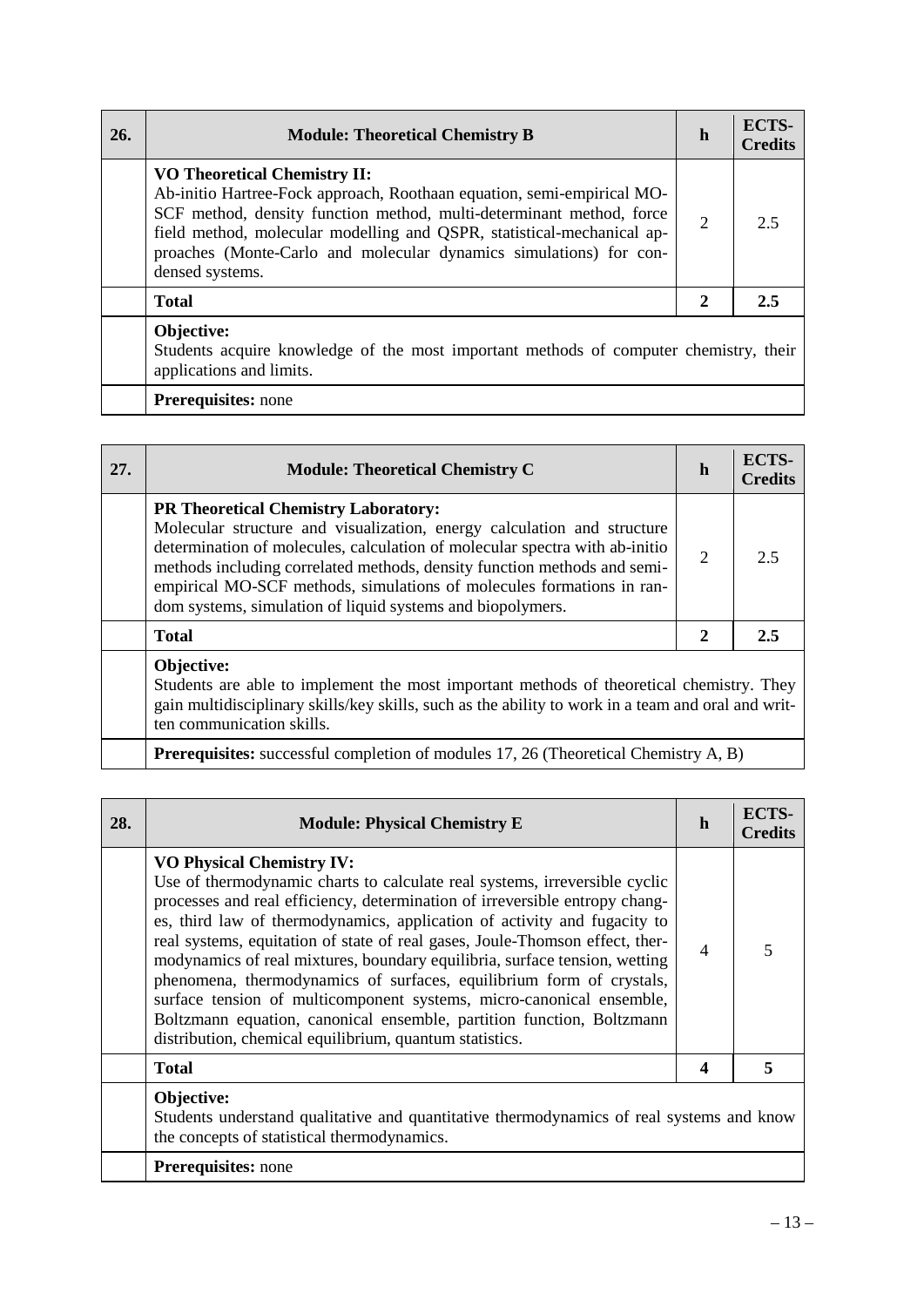| 29. | <b>Module: Organic Chemistry E</b>                                                                                                                                                                                                                                                                                                                                                                                                 | h  | ECTS-<br><b>Credits</b> |
|-----|------------------------------------------------------------------------------------------------------------------------------------------------------------------------------------------------------------------------------------------------------------------------------------------------------------------------------------------------------------------------------------------------------------------------------------|----|-------------------------|
|     | <b>PR Laboratory Course in Organic Chemistry II:</b><br>Synthesis, pure isolation and characterization of organic compounds; natu-<br>ral substances isolation; implementation of metal-organic & electro-cyclic<br>reactions and use of protecting groups and heterogeneous synthesis tech-<br>niques, practical examples of the classes of substances of nucleosides,<br>amino acids, vitamins, natural pigments and fullerenes. | 10 | 75                      |
|     | <b>Total</b>                                                                                                                                                                                                                                                                                                                                                                                                                       | 10 | 7.5                     |
|     | Objective:<br>Students possess knowledge of the synthesis and characterization of organic compounds                                                                                                                                                                                                                                                                                                                                |    |                         |

Students possess knowledge of the synthesis and characterization of organic compounds. They acquire multidisciplinary skills/key skills, such as the ability to work in a team and oral and written communication skills.

**Prerequisites:** successful completion of module 19 (Organic Chemistry C)

| 30. | <b>Module: Seminar with Bachelor Thesis</b>                                                                                                                                                                                                                                                                                                                                        | h              | ECTS-<br><b>Credits</b> |
|-----|------------------------------------------------------------------------------------------------------------------------------------------------------------------------------------------------------------------------------------------------------------------------------------------------------------------------------------------------------------------------------------|----------------|-------------------------|
|     | <b>SE Bachelor Thesis Seminar:</b><br>Presentation of the bachelor thesis within a scientific lecture of approxi-<br>mately 20 minutes, professional discussion of the bachelor theses present-<br>ed by others.<br><b>Bachelor Thesis:</b><br>Independent work in a chemical subject which can be chosen freely, su-<br>pervised by subject-specific instructors with doctorates. | $\overline{2}$ | 15                      |
|     | <b>Total</b>                                                                                                                                                                                                                                                                                                                                                                       | $\overline{2}$ | 15                      |
|     | Objective:<br>Students are able to carry out a practical experiment on a chemical topic autonomously and to<br>demonstrate and defend the results in the form of a scientific lecture. Students acquire inter-<br>disciplinary key skills in oral and written communication, presentation techniques and time<br>and project management.                                           |                |                         |
|     | <b>Prerequisites:</b> successful completion of modules 1 to 19 (Mathematics/Physics A, B; Gen-<br>eral Chemistry A, B; Analytical Chemistry A, B, C; Inorganic Chemistry A, B, C; Organic                                                                                                                                                                                          |                |                         |

Chemistry A, B, C; Physical Chemistry A, B, C; Biochemistry A, B; Theoretical Chemistry

A)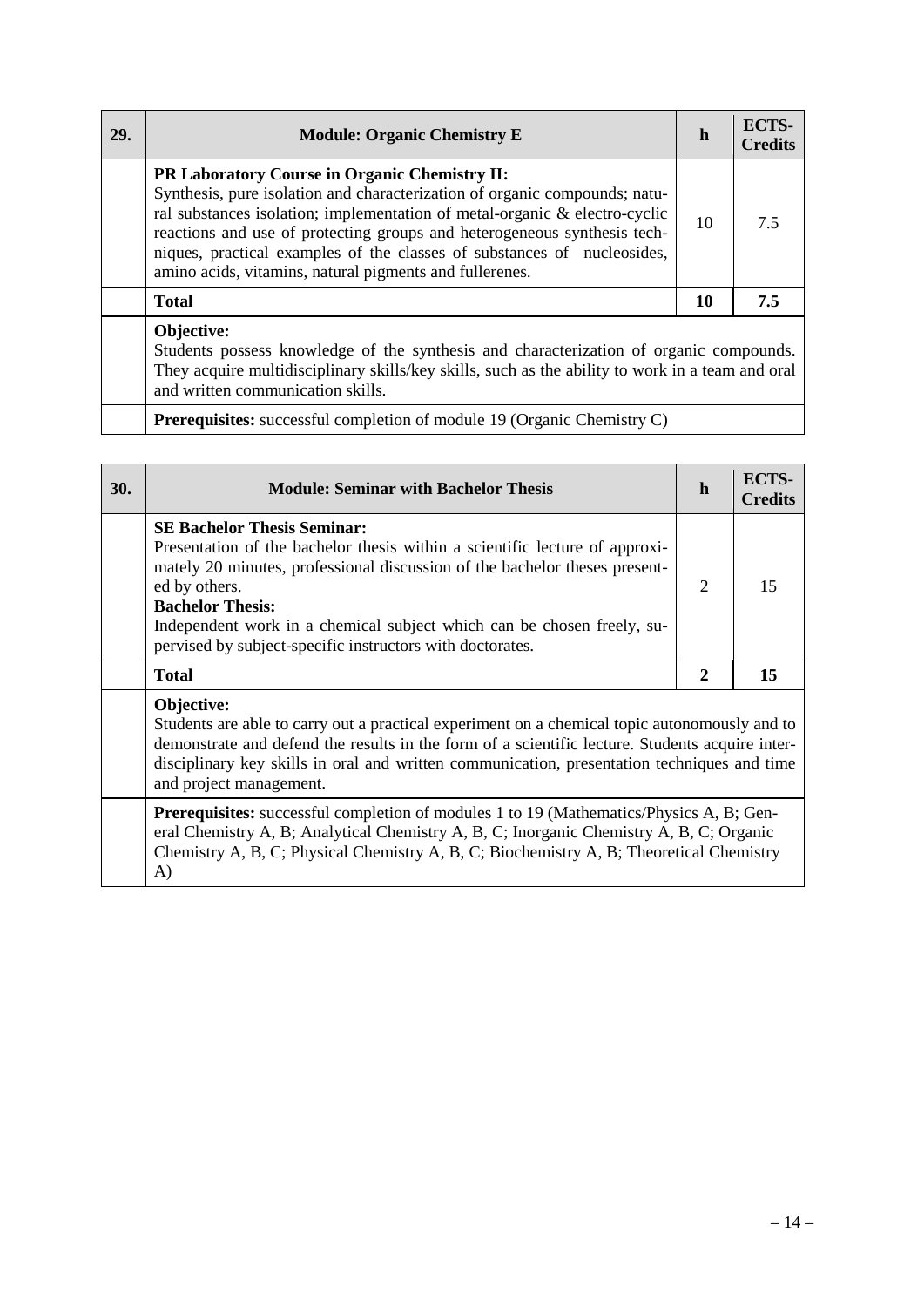### **§ 6 Studies Induction and Orientation Stage**

- (1) The Studies Induction and Orientation Stage covers one semester (30 ECTS-Credits) and offers students an overview of the main contents of the degree programme and its structure in order to provide a factual basis to assess the decision to pursue the chosen field.
- (2) The Studies Induction and Orientation Stage requires the following course examinations, which may be repeated twice, to be completed successfully:
	- 1. Experimental Lecture General Chemistry (compulsory module 2a, VO 5, 6 ECTS-Credits)
	- 2. Analytical Chemistry I (compulsory module 4a, VO 3, 5 ECTS- Credits)
	- 3. Chemical Calculations (compulsory module 3b, VO 2, 3 ECTS- Credits)
- (3) Passing the examinations specified in paragraph 2 permits students to attend all further courses and take all examinations following the Studies Induction and Orientation Stage and to write a bachelor's thesis as described in the curriculum. Registration requirements specified by the curriculum are to be followed.

### **§ 7 Bachelor's Thesis**

- (1) The topic of the bachelor's thesis may be chosen from the following subjects offered in the bachelor's programme: Analytical Chemistry, Inorganic Chemistry, Biochemistry, Organic Chemistry, Physical Chemistry or Theoretical Chemistry.
- (2) A topic may be addressed jointly by several students with permission of the instructor of the course "Bachelor Thesis Seminar" provided that the work of each student can be assessed individually.
- (3) With the permission of the responsible instructor of the course "Bachelor Thesis Seminar", a topic may practically be addressed and implemented at non-university institutions. However, the bachelor's thesis is to be assessed by the responsible instructor of the course "Bachelor Thesis Seminar".
- (4) Bachelor's theses are to be submitted in paper form and in digital version as determined by the Director of Studies.

#### **§ 8 Examination Regulations**

- (1) A module is completed when all of its courses have been successfully completed.
- (2) For lectures, a written or oral examination at the end of the course tests knowledge of the material covered. The method of testing is to be defined by the instructor before the start of the course.
- (3) Evaluation in continuous assessment courses ('immanent examination') (practical training course, introductory seminar, seminar) is based on continuous oral, written and/or practicalexperimental contributions of students. The evaluation criteria are to be defined by the instructor before the start of the course.

### **§ 9 Academic Degree**

Graduates of the Bachelor's Programme in Chemistry are awarded the academic degree "Bachelor of Science", abbreviated "BSc".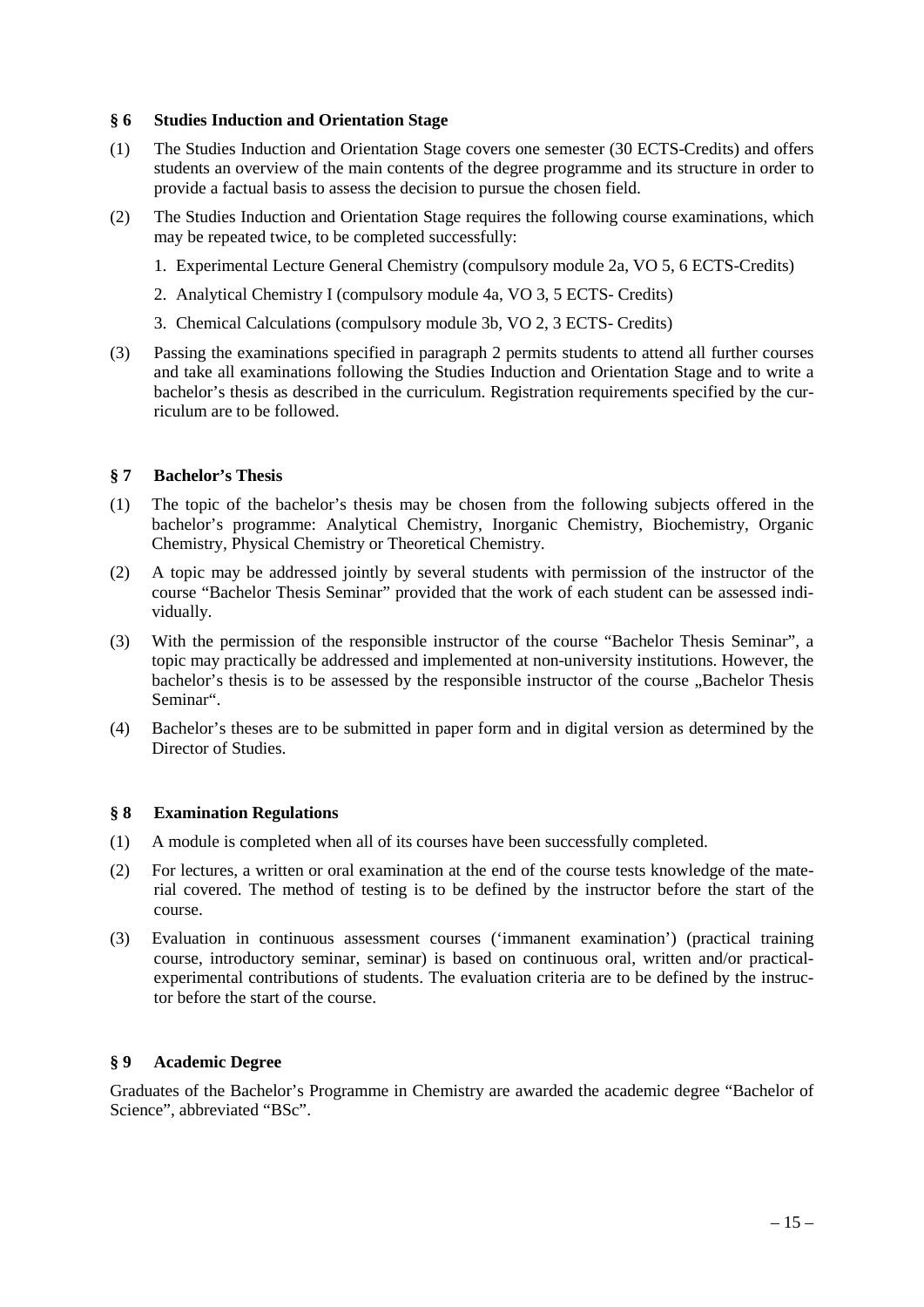### **§ 10 Validity and Effect**

- (1) The curriculum is effective as of 1 October 2008.
- (2) § 6 in the version published in the University of Innsbruck Bulletin of 8 June 2011, Issue 26, No. 460 is effective as of 1 October 2011 and applies to all students beginning their degree programme as of winter semester 2011/2012.
- (3) § 6 in the version published in the University of Innsbruck Bulletin of 8 June 2011, Issue 26, No. 460 ceases to be effective at the end of 30 September 2014.
- (4) § 10 para. 3 ceases to be effective after 30 September 2014.
- (5) § 6, as announced in the University of Innsbruck Bulletin of 8 June 2011, Issue 26, No. 460, ceases to be effective after 31 December 2015.

## **§ 11 Transitional Provisions**

- (1) Regular degree students who began the Diploma Programme in Chemistry at the University of Innsbruck before 1 October 2008 are entitled from this date to complete the first part of the diploma programme ("erster Studienabschnitt") within a maximum of seven semesters and the second part of the diploma programme ("zweiter Studienabschnitt") within a maximum of seven semesters.
- (2) If a part of the Diploma Programme in Chemistry is not completed within the prescribed period, the student is required to follow the curriculum of the Bachelor's Programme in Chemistry. Furthermore, students may voluntarily choose to switch to the curriculum of the Bachelor's Programme in Chemistry at any time.
- (3) Recognition of examinations according to § 78 Para 1 Universities Act 2002 is to be determined in Appendix 1 of this curriculum.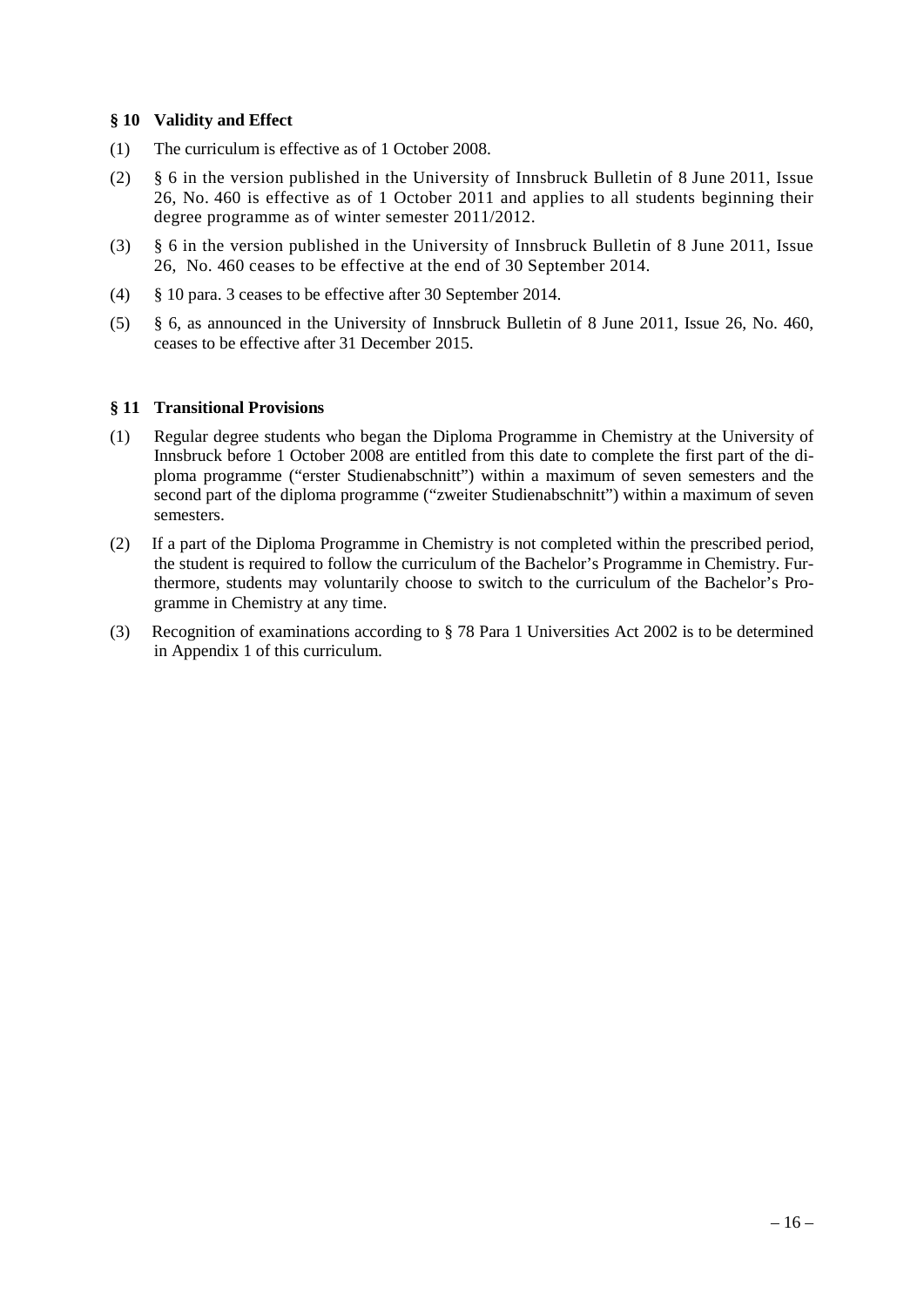# **Appendix 1:**

## **Recognition of examinations**

The course examinations successfully completed and required by the curriculum for the Diploma Programme in Chemistry at the University of Innsbruck (in the version published in the University of Innsbruck Bulletin of 16 August 2011, Issue 49, No. 797) are considered equivalent according to § 78 Para 1 UniStG 2002 to the Bachelor's Programme in Chemistry at the University of Innsbruck as follows:

| <b>Positive completion of examinations:</b>                       | <b>Recognition as:</b>                                                 |  |  |
|-------------------------------------------------------------------|------------------------------------------------------------------------|--|--|
| Mathematics for Chemists I (VO 2)                                 | Mathematics for Chemists I (VO 2)                                      |  |  |
| Mathematics for Chemists II (VO 2)                                | Mathematics for Chemists II (VO 2)                                     |  |  |
| Physics for Chemists I (VO 4)                                     | Physics for Chemists I (VO 4)                                          |  |  |
| Physics for Chemists II (VO 4)                                    | Physics for Chemists II (VO 4)                                         |  |  |
| Laboratory Safety and First Aid (VO 1)                            | Laboratory Safety (VO 1)                                               |  |  |
| Hazardous Materials (VO 1)                                        | Laboratory Safety (VO 1)                                               |  |  |
| General Chemistry I (VO 2)                                        |                                                                        |  |  |
| General Chemistry II (VO 2)                                       | Experimental Lecture General Chemistry (VO 5)                          |  |  |
| General Chemistry III (VO 2)                                      | Chemistry in Aqueous Solution (VO 1)                                   |  |  |
| Chemical Calculations (VO 2)                                      | Chemical Calculations (VO 2)                                           |  |  |
| General Chemistry Laboratory Course (PR 6)                        | General Chemistry Laboratory Course (PR 6)                             |  |  |
| Main Group Chemistry (VO 2)                                       | <b>Experimental Lecture Main Group Chemistry</b><br>(VO <sub>2</sub> ) |  |  |
| Transition Metal Chemistry (VO 2)                                 | Transition Metal Chemistry (VO 2)                                      |  |  |
| Solid State Chemistry (VO 1)                                      | Solid State Chemistry (VO 2)                                           |  |  |
| Environmental Chemistry (VO 1)                                    | Environmental Chemistry (VO 1)                                         |  |  |
| Laboratory Course "Chemistry in Aqueous Solu-                     | Laboratory Course "Chemistry in Aqueous Solu-                          |  |  |
| tion" (PR 10)                                                     | tion" (PR $10$ )                                                       |  |  |
| Inorganic Synthesis, Cryo-Chemistry (PR 6)                        | Laboratory Course Inorganic Synthesis (PR 6)                           |  |  |
| Analytical Chemistry I (VO 3)                                     | Analytical Chemistry I (VO 3)                                          |  |  |
| Analytical Chemistry II (VO 2)                                    | Analytical Chemistry II (VO 2)                                         |  |  |
| Chemometrics and Data Analysis (VO 1)                             | Chemometrics and Data Analysis (VO 1)                                  |  |  |
| Quantitative Analytical Chemistry - Basic Practi-                 | Quantitative Analytical Chemistry - Basic Practi-                      |  |  |
| cal Course (PR 5)                                                 | cal Course (PR 5)                                                      |  |  |
| Basic Practical Course in Instrumental Analysis<br>(PR 5)         | <b>Basic Practical Course in Instrumental Analysis</b><br>(PR 5)       |  |  |
| Analytical Radiochemistry (VO 1)                                  | Analytical Radiochemistry (VO 1)                                       |  |  |
| Organic Chemistry I (VO 4)                                        | Organic Chemistry I (VO 4)                                             |  |  |
| Organic Chemistry II (VO 2)                                       | Organic Chemistry II (VO 2)                                            |  |  |
| Preparation Techniques in Organic Chemistry<br>(VO <sub>2</sub> ) | Preparation Techniques in Organic Chemistry<br>(VO <sub>2</sub> )      |  |  |
| Methods in Synthesis (VO 2)                                       | Organic Synthesis (VO 2)                                               |  |  |
| Strategies in Synthesis (VO 1)                                    | Chemical Biology (VO 1)                                                |  |  |
| Structure Elucidation I (VO 2)                                    | Structure Elucidation I (VO 2)                                         |  |  |
| Structure Elucidation II (VO 2)                                   | Structure Elucidation II (VO 2)                                        |  |  |
| Structure Elucidation III (VO 1)                                  | Structure Elucidation III (VO 1)                                       |  |  |
| Laboratory Course in Organic Chemistry I (PR                      | Laboratory Course in Organic Chemistry I (PR                           |  |  |
| 10)                                                               | 10)                                                                    |  |  |
| Laboratory Course in Organic Chemistry II (PR                     | Laboratory Course in Organic Chemistry II (PR                          |  |  |
| 10)                                                               | 10)                                                                    |  |  |
|                                                                   | Physical Chemistry I (VO 3)                                            |  |  |
| Physical Chemistry I (VO 4)                                       | Exercises in Physical Chemistry I (PS 1)                               |  |  |
|                                                                   | Physical Chemistry II (VO 3)                                           |  |  |
| Physical Chemistry II (VO 4)                                      | Exercises in Physical Chemistry II (PS 1)                              |  |  |
| Physical Chemistry III (VO 4)                                     | Physical Chemistry III (VO 4)                                          |  |  |